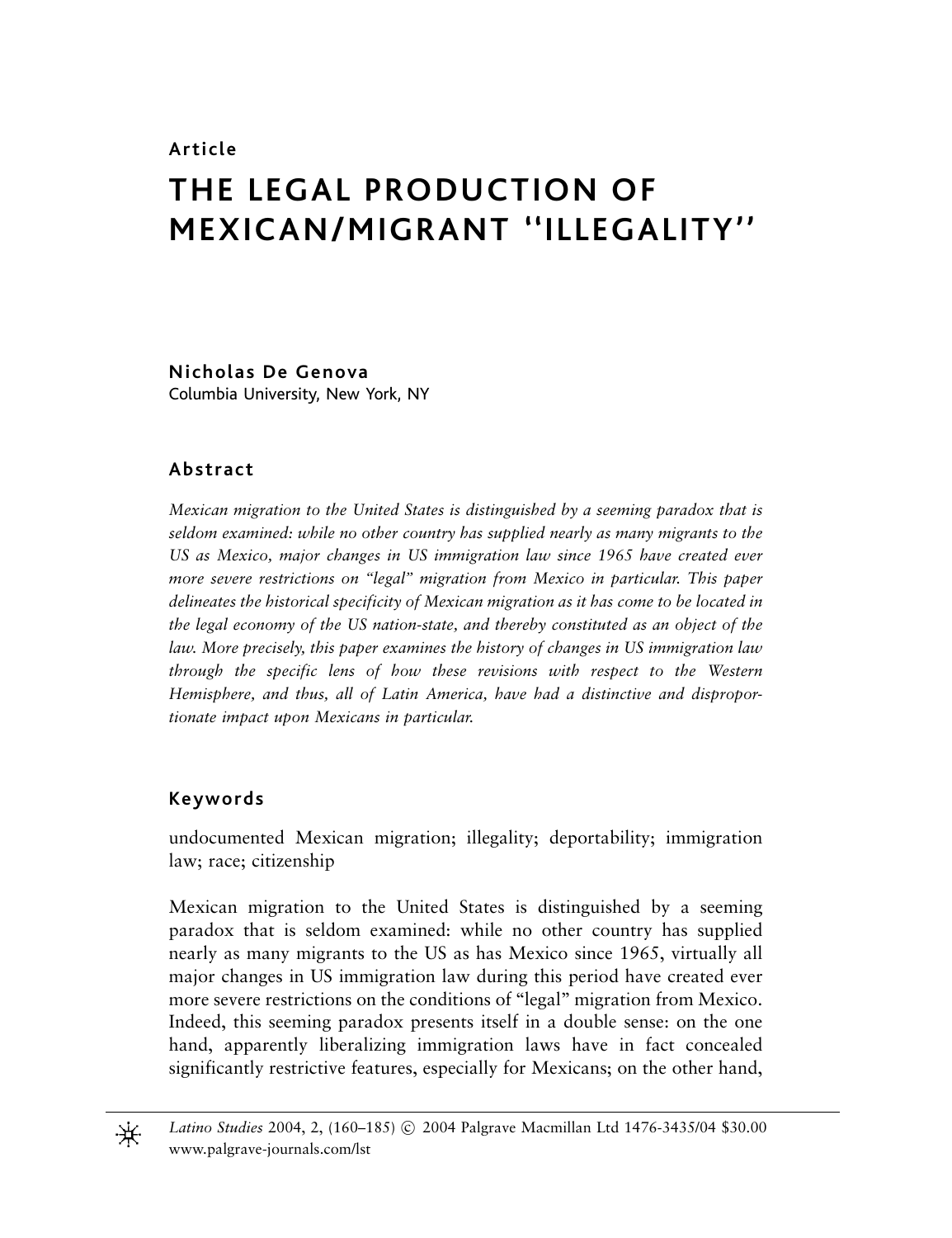ostensibly restrictive immigration laws purportedly intended to deter migration have nonetheless been instrumental in sustaining Mexican migration, but only by significantly restructuring its legal status as undocumented. Beginning in the 1960s, precisely when Mexican migration escalated dramatically – and ever since – persistent revisions in the law have effectively foreclosed the viable possibilities for the great majority who would migrate from Mexico to do so in accord with the law, and thus played an instrumental role in the production of a legally vulnerable undocumented workforce of ''illegal aliens.''

This study elaborates the historical specificity of contemporary Mexican migration to the US as it has come to be located in the legal (political) economy of the US nation-state, and thereby constituted as an object of the law, especially since 1965. More precisely, this article interrogates the history of changes in US immigration law through the specific lens of how these revisions have had a distinct impact upon Mexicans in particular. Only in light of this sociolegal history does it become possible to sustain a critical perspective that is not complicit in the naturalization of Mexican migrants' ''illegality'' as a mere fact of life, the presumably transparent consequence of unauthorized border crossing or some other violation of immigration law.<sup>1</sup> Indeed, in order to sustain an emphatic concern to de-naturalize the reification of this distinction, I deploy quotes throughout this essay, wherever the terms ''legal'' or ''illegal'' modify migration or migrants.

In addition to simply designating a juridical status in relation to the US nation-state and its laws of immigration, naturalization, and citizenship, migrant "illegality" signals a specifically *spatialized* socio-political condition. "Illegality" is lived through a palpable sense of deportability – the possibility of deportation, which is to say, the possibility of being removed from the space of the US nation-state. The legal production of ''illegality'' provides an apparatus for sustaining Mexican migrants' vulnerability and tractability – as workers – whose labor-power, inasmuch as it is deportable, becomes an eminently disposable commodity. Deportability is decisive in the legal production of Mexican/migrant ''illegality'' and the militarized policing of the US-Mexico border, however, only insofar as some are deported in order that most may ultimately remain (un-deported) – as workers, whose particular migrant status has been rendered ''illegal.'' Thus, in the everyday life of Mexican migrants in innumerable places throughout the US, ''illegality'' reproduces the practical repercussions of the physical border between the US and Mexico across which undocumented migration is constituted. In this important sense, migrant ''illegality'' is a spatialized social condition that is inseparable from the particular ways that Mexican migrants are likewise racialized as ''illegal aliens'' – invasive violators of the law, incorrigible ''foreigners,'' subverting the integrity of "the nation" and its sovereignty from *within* the space of the US nation-state. Thus, as a simultaneously spatialized and racialized social condition, migrant ''illegality'' is also a central feature of the ways that ''Mexican''-ness is thereby 1 The category ''migrant'' should not be confused with the more precise term "migratory"; rather, "migrant" is intended here to serve as a category of analysis that disrupts the implicit teleology of the more conventional term "immigrant," which is posited always from the standpoint of the ''immigrant-receiving'' US nation-state (cf. De Genova, in press).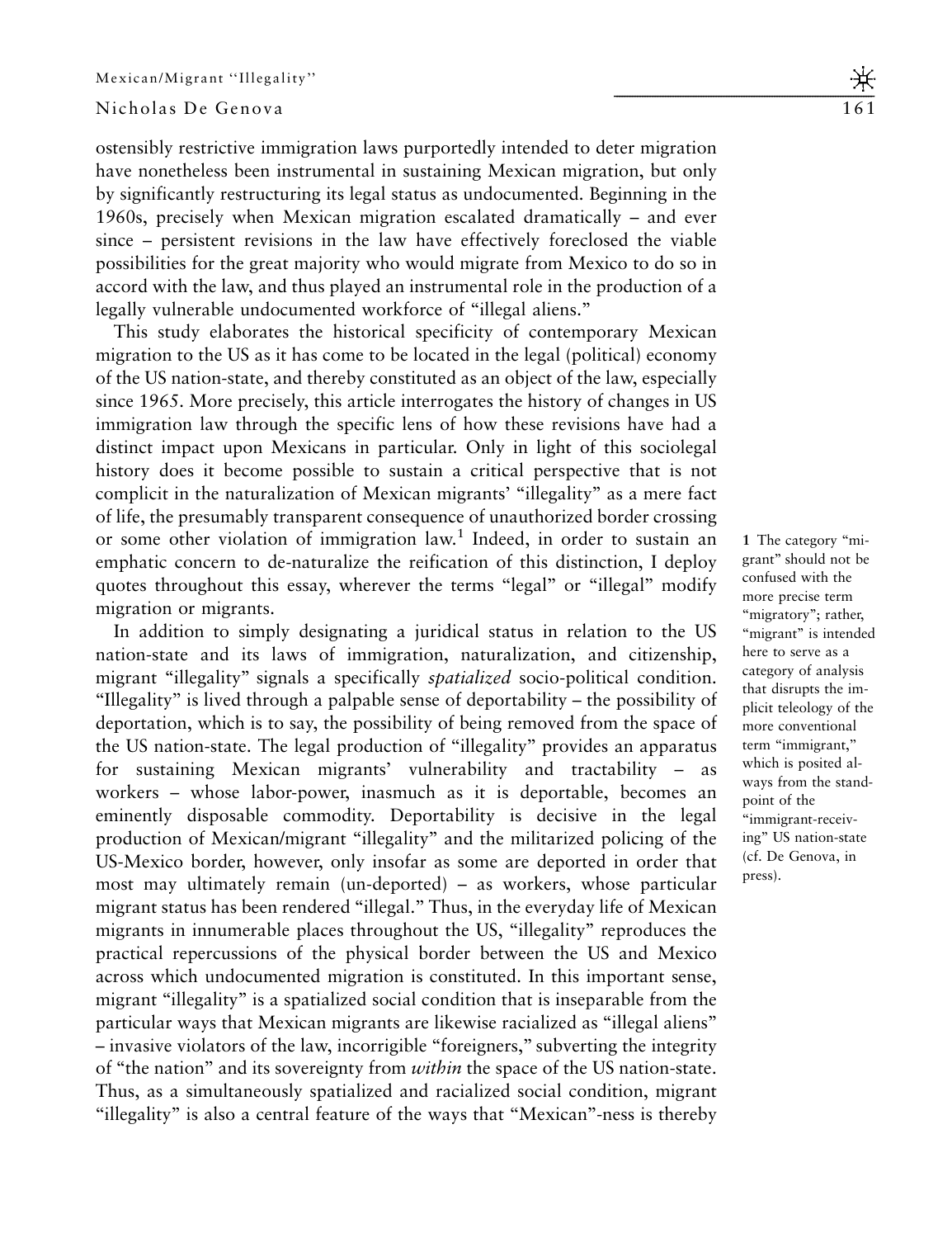reconfigured in *racialized* relation to the hegemonic "national" identity of ''American''-ness (De Genova, in press). Although it is beyond the scope of this article, it is nevertheless crucial to locate these conjunctures of race, space, and ''illegality'' in terms of an earlier history of the intersections of race and citizenship. That history is chiefly distinguished, on the one hand, by the broader historical formulation of white supremacy in relation to ''immigration,'' and on the other, by the more specific legacy of warfare and conquest in what would come to be called ''the American Southwest,'' culminating in the Treaty of Guadalupe Hidalgo of 1848, which occasioned the first historical deliberations in the US over questions concerning the citizenship and nationality of Mexicans.

# The ''revolving door'' and the making of a transnational history

Originating in the shared, albeit unequal, history of invasion and war by which roughly half of Mexico's territory came to be conquered and colonized by the US nation-state, the newly established border long went virtually unregulated and movement across it went largely unhindered. During the latter decades of the 19th century, as a regional political economy took shape in what was now the US Southwest, mining, railroads, ranching, and agriculture relied extensively upon the active recruitment of Mexican labor (Barrera, 1979; Acuña, 1981; Gómez-Quiñones, 1994). There was a widespread acknowledgment that Mexicans were encouraged to move freely across the border, and in effect, come to work without any official authorization or documents (Samora, 1971; García, 1980; Calavita, 1992).<sup>2</sup>

After decades of enthusiastically recruiting Chinese migrant labor, among the very first actual US immigration laws was the Chinese Exclusion Act of 1882 (22 Stat. 58). So began an era of immigration regulation that sought to exclude whole groups even from entry into the country, solely on the basis of race or nationality. Eventually, with the passage of the Immigration Act of 1917 (Act of Feb. 5, 1917; 39 Stat. 874), an ''All-Asia Barred Zone'' was instituted, prohibiting migration from all of Asia (Hing, 1993; Kim, 1994; Salyer, 1995; Ancheta, 1998; Chang, 1999).<sup>3</sup> In the wake of repeated restrictions against ''Asiatics,'' Mexican migrant labor became an indispensable necessity for capital accumulation in the region. During and after the years of the Mexican Revolution and World War I, from 1910 to 1930, approximately one-tenth of Mexico's total population relocated north of the border, partly owing to social disruptions and dislocations within Mexico during this period of political upheaval, but principally driven and often directly orchestrated by labor demand in new industries and agriculture in the US (cf. Cardoso, 1980).

During this same era, a dramatically restrictive system of national-origins immigration quotas was formulated for European migration and put in place

2 It is instructive to recall, however, that it was US whites who were the original "illegal aliens'' whose undocumented incursions into Mexican national territory had supplied the prelude to the war (cf. Acuña, 1981, 3-5; Vélez-Ibáñez, 1996, 57-62).

3 Due to their colonized status following the US occupation after the Spanish– American War in 1898, Filipinos were designated US ''nationals'' and so were a notable exception to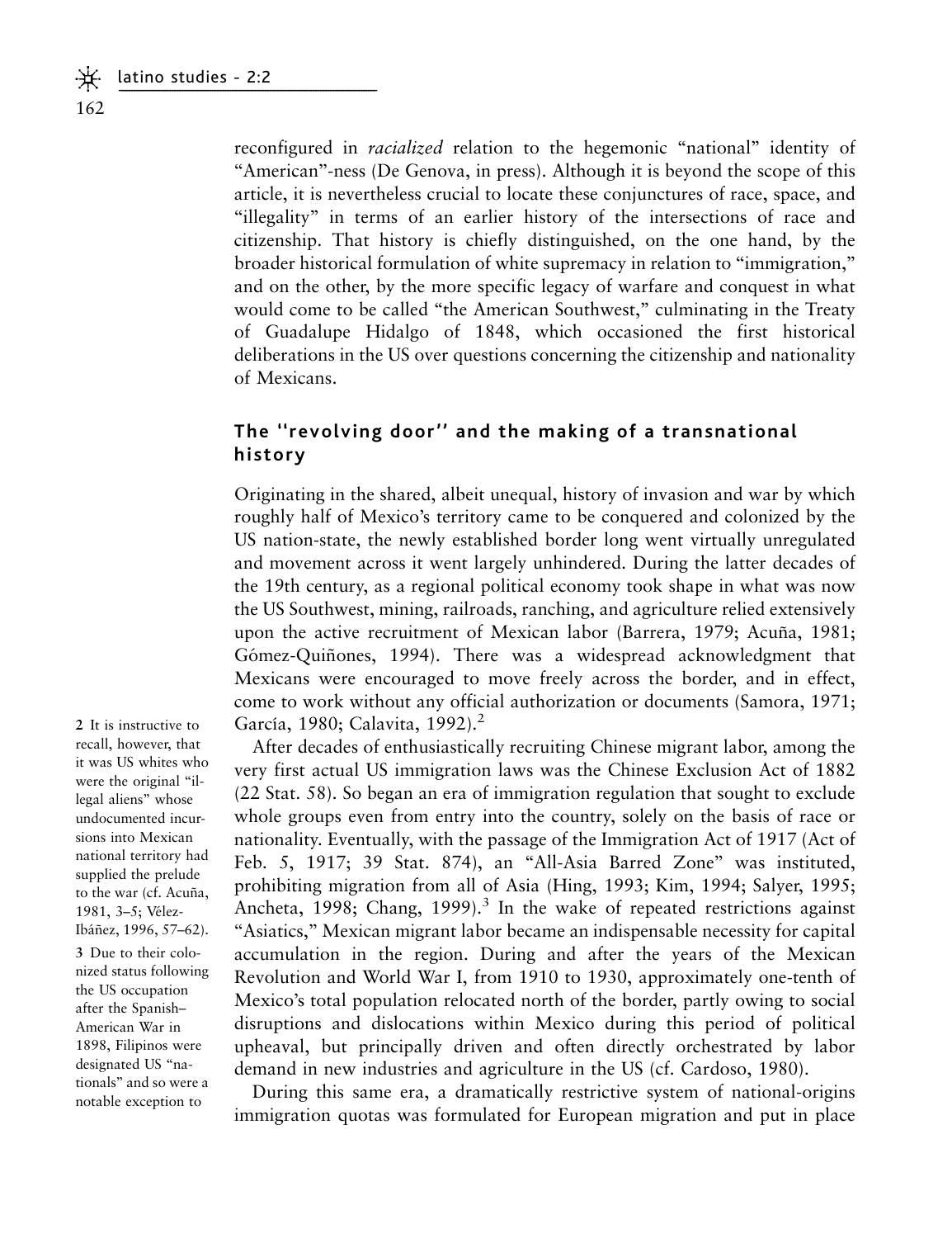through the passage of the Quota Law of 1921 (Act of May 19, 1921; 42 Stat. 5), and then further amplified by the Immigration Act of 1924 (Act of May 26, 1924; 43 Stat. 153; also known as the Johnson-Reed Act). The 1924 law's national-origins system limited migration based on a convoluted formula that made unequal numerical allotments for immigrant visas, on a country-bycountry basis. In effect, this regulatory apparatus had confined migration from the entire Eastern Hemisphere to approximately 150,000 annually; within that ceiling, it had guaranteed that roughly 85% of the allotments were reserved for migrants from northwestern European origins (Higham, 1955[1988]; Reimers, 1985[1992]). Drawing upon 42 volumes (published in 1910 and 1911 by US Immigration Commissions) that compiled "findings" concerning the "racial" composition and ''quality'' of the US population, the 1924 Immigration Act codified the gamut of popular prejudices about greater and lesser inherent degrees of ''assimilability'' among variously racialized and nationally stigmatized migrant groups. The Congressional Record bears ample testimony to the avowed preoccupation with maintaining the ''white''/''Caucasian'' racial purity of ''American'' national identity – ''an unmistakable declaration of white immigration policy'' (Hutchinson, 1981, 167). Remarkably, in spite of the vociferous objections of some of the most vitriolic nativists and, more importantly, as a testament to the utter dependency of employers upon Mexican/migrant labor, particularly in the Southwest, migration from the countries of the Western Hemisphere – Mexico, foremost among them – was left absolutely unrestricted by any numerical quotas.

It is revealing that the US Border Patrol, from 1924 – when it was first created – until 1940, operated under the auspices of the Department of Labor. By the late 1920s, the Border Patrol had very quickly assumed its distinctive role as a special police force for the repression of Mexican workers in the US (Mirande´, 1987; Ngai, 1999, 2004). Selective enforcement of the law – coordinated with seasonal labor demand by US employers – instituted a "revolving door" policy, whereby mass deportations would be concurrent with an overall, large-scale importation of Mexican migrant labor (Cockcroft, 1986). Although there were no *quantitative* restrictions (numerical quotas) on "legal" Mexican migration until 1965, Mexican migrants could nonetheless be conveniently denied entry into the US, or deported from it, on the basis of a selective enforcement of *qualitative* features of immigration law, beginning at least as early as the 1920s.

During this era, the regulatory and disciplinary role of deportation operated against Mexican migrants on the basis of rules and regulations governing  $who$ would be allowed to migrate, with *what* characteristics, *how* they did so, as well as how they conducted themselves once they had already entered the country. Thus, attempted entry could be refused on the grounds of a variety of infractions: a failure upon entry to pay a required immigrant head tax and a fee for the visa itself, or perceived ''illiteracy,'' or a presumed liability to become a

the all-Asian exclusion.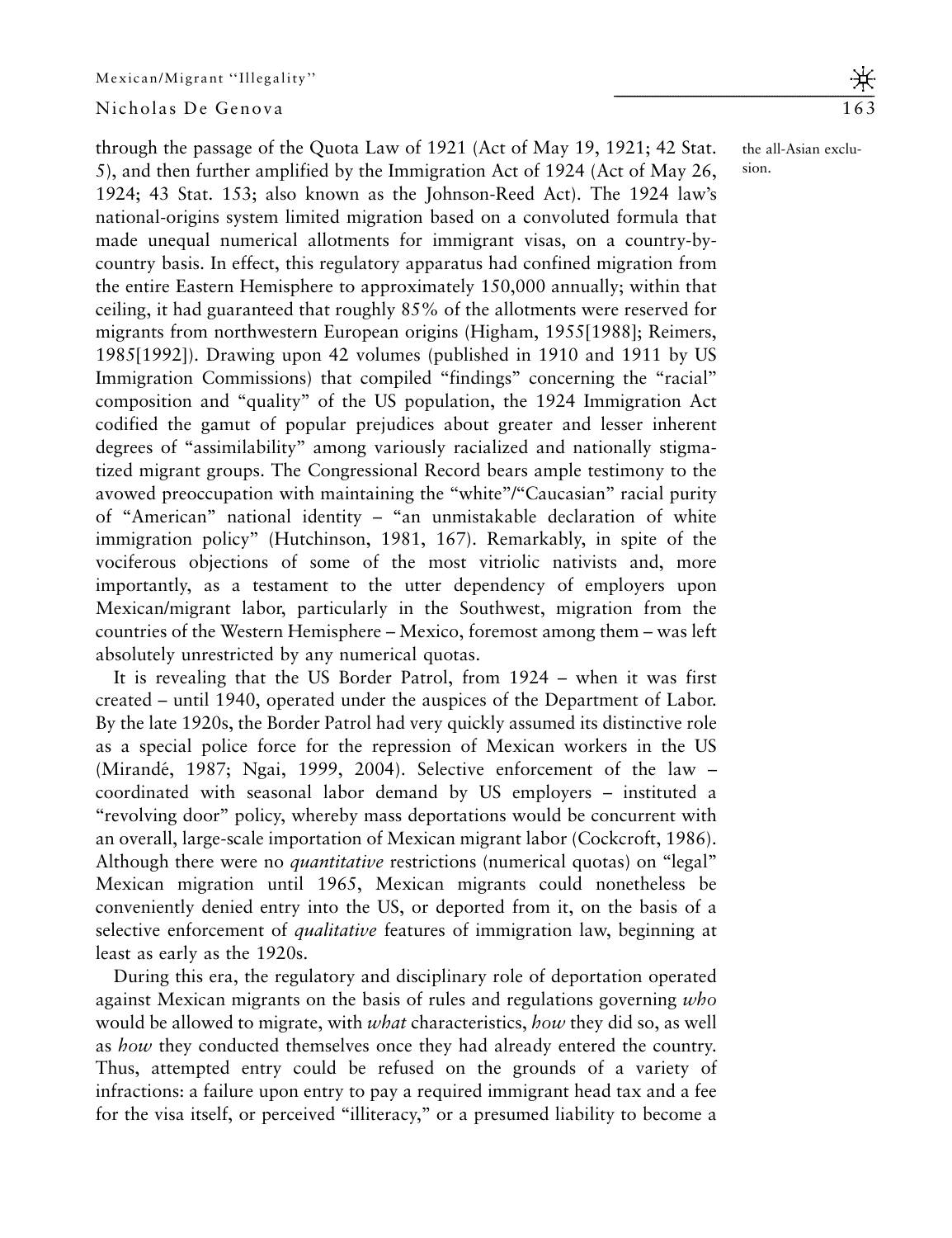''public charge'' (due to having no pre-arranged employment), or on the other hand, violation of prohibitions against contracted labor (due to having prearranged employment through labor recruitment). Likewise, Mexican workers could be subsequently deported if they could not verify that they held valid work visas or could otherwise be found to have evaded inspection, or if they could be found to have become ''public charges'' (retroactively enabling the judgment of a prior condition of ''liability''), or to have violated US laws, or to have engaged in acts that could be construed as "anarchist" or "seditionist." All of these violations of the qualitative features of the law rendered deportation a crucial mechanism of labor discipline and subjugation, not only coordinated with the vicissitudes of the labor market but also for the purposes of counteracting union organizing among Mexican/migrant workers (cf. Dinwoodie, 1977; Acuña, 1981; Gómez-Quiñones, 1994).

With the advent of the Great Depression of the 1930s, however, the more plainly racist character of Mexican illegalization and deportability became abundantly manifest. Mexican migrants and US-born Mexican citizens alike were systematically excluded from employment and economic relief, which were declared the exclusive preserve of ''Americans,'' who were presumed to be more "deserving." These abuses culminated in the forcible mass-deportation of at least 415,000 Mexican migrants as well as many of their US-citizen children, and the ''voluntary'' repatriation of 85,000 more (Hoffman, 1974; Guerin-Gonzáles, 1994; Balderrama and Rodríguez, 1995). Notably, Mexicans were expelled with no regard to legal residence or US citizenship or even birth in the US – simply for being ''Mexicans.''

In the face of the renewed labor shortages caused by US involvement in World War II, however, the United States federal government, in a dramatic reversal of the mass deportations of the 1930s, initiated the mass importation that came to be known as the Bracero Program as an administrative measure to institutionalize and regiment the supply of Mexican/migrant labor for US capitalism (principally for agriculture, but also for the railroads). The ''Bracero'' accords were effected unceremoniously by a Special Committee on Importation of Mexican Labor (formed by the US Immigration Service, the War Manpower Commission, and the Departments of State, Labor, and Agriculture) through a bilateral agreement with Mexico. Predictably, the US Department of Agriculture was granted primary authority over the program. Ostensibly an emergency wartime measure at its inception in 1942 (Public Law 45), the program was repeatedly renewed and dramatically expanded until its termination in 1964. This legalized importation of Mexican labor meant that migrant workers, once contracted, essentially became a captive workforce under the jurisdiction of the US federal government, and thus, a guarantee to US employers of unlimited ''cheap'' labor. In addition to this protracted contract-labor migration, however, the Bracero Program facilitated undocumented migration at levels that far surpassed the numbers of ''legal'' braceros – both through the development of a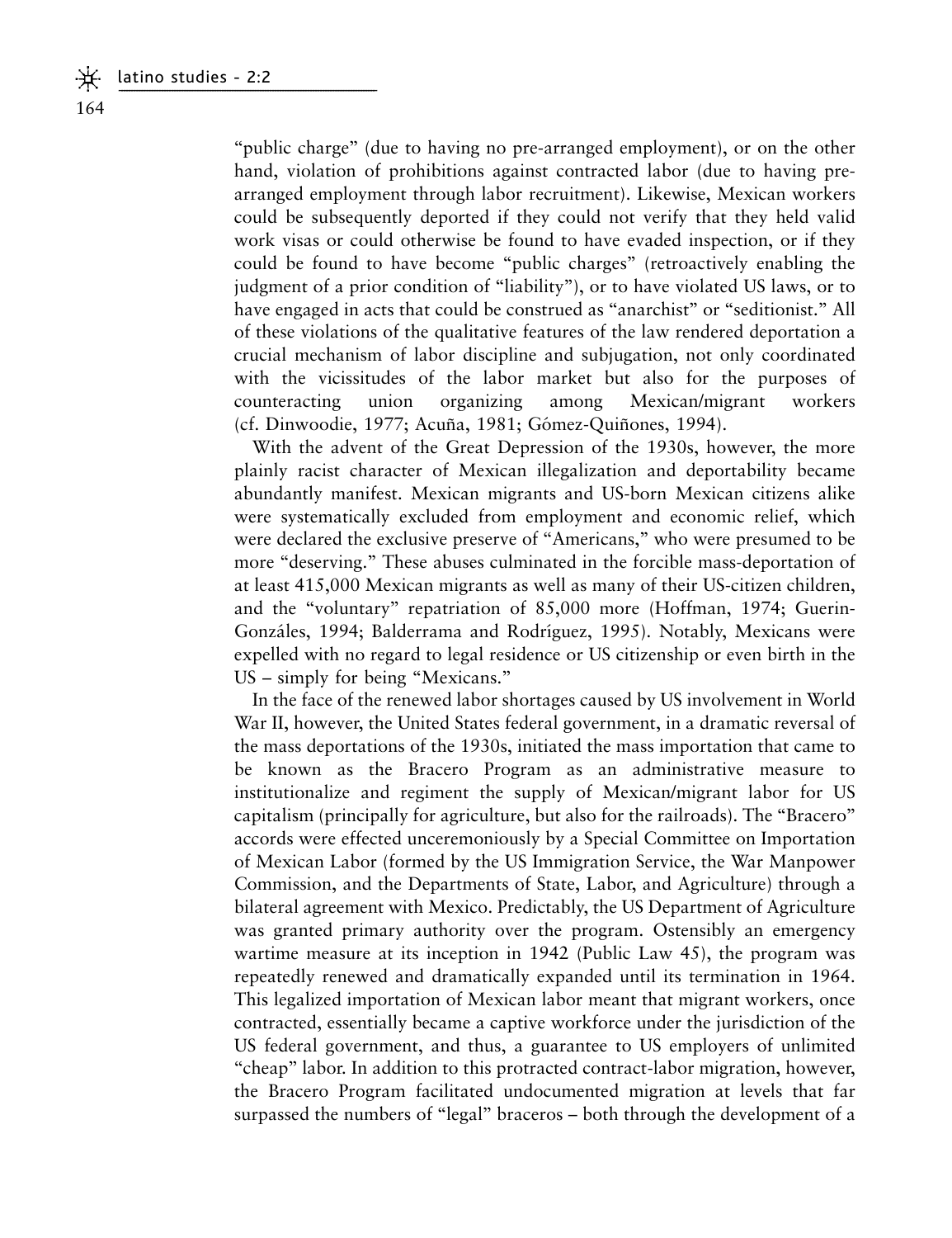migration infrastructure and through employers' encouragement of braceros to overstay the limited tenure of their contracts. Preferring the undocumented workers, employers could evade the bond and contracting fees, minimum employment periods, fixed wages and other safeguards required in employing braceros (Galarza, 1964; cf. López, 1981). Indeed, as early as 1949, US employers and labor recruiters were assisted with instantaneous legalization procedures for undocumented workers, known as ''drying out wetbacks'' (Calavita, 1992). Some have estimated that four undocumented migrants entered the US from Mexico for every documented bracero.<sup>4</sup> Early in 1954, in an affront to the Mexican government's negotiators' pleas for a fixed minimum wage for braceros, the US Congress authorized the Department of Labor to unilaterally recruit Mexican workers, and the Border Patrol itself opened the border and actively recruited undocumented migrants (Galarza, 1964; Cockcroft, 1986). This period of official "open border" soon culminated, predictably in accord with the "revolving door" strategy, in the 1954–1955 expulsion of at least 2.9 million "illegal" Mexican/migrant workers under the militarized dragnet and nativist hysteria of "Operation Wetback" (García, 1980). Thus, the Bracero years were distinguished not only by expanded legal migration through contract labor, but also the federal facilitation of undocumented migration and the provision of ample opportunities for legalization, simultaneously coupled with considerable repression and mass deportations.

# The visibility of ''illegal aliens'' and the invisibility of the law

Due to the critical function of deportation in the maintenance of the "revolvingdoor'' policy, the tenuous distinction between ''legal'' and ''illegal'' migration has been deployed to stigmatize and regulate Mexican/migrant workers for much of the 20th century. Originally by means of *qualitative* restrictions – such as work visa and literacy requirements and contract labor prohibitions, or in the case of the Bracero program, the requirement of labor contracts and the prohibition against overstaying those contracts – ''illegality'' has long served as a constitutive dimension of the specific racialized inscription of ''Mexicans,'' in general, in the United States (De Genova, in press; cf. Ngai, 1999, 2004). In these respects, Mexican/migrant "illegality," per se, is not new. Indeed, this reflects something of what James Cockcroft (1986) has characterized as the special character of Mexican migration to the US: Mexico has provided US capitalism with the only ''foreign'' migrant labor reserve so sufficiently flexible that it can neither be fully replaced nor completely excluded under any circumstances. However, the US nation-state has historically deployed a variety of different tactics to systematically create and sustain ''illegality,'' and furthermore, has refined those tactics in ways that have ever more thoroughly constrained the social predicaments of undocumented Mexican migrants. The

4 Approximately 4.8 million contracts were issued to Mexican workers for employment as braceros over the course of the program's 22 years, and during that same period there were more than 5 million apprehensions of undocumented Mexican migrants (Samora, 1971; cf. López, 1981). Both figures include redundancies and thus are not indicative of absolute numbers, but reveal nonetheless a more general complementarity between contracted and undocumented flows.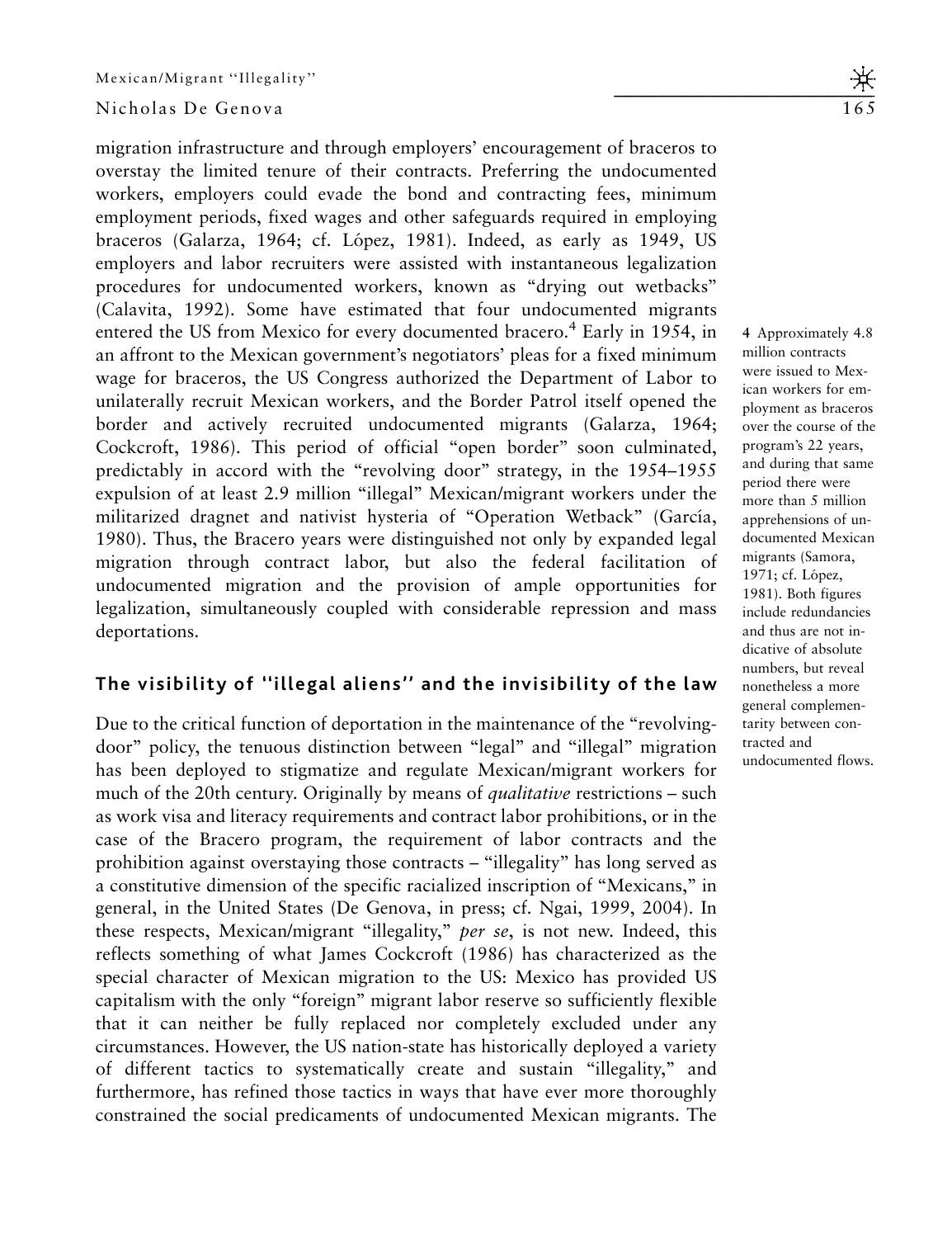history of legal debate and action concerning "immigration" is, after all, precisely a history. This essay is centrally concerned with the task of denaturalizing Mexican/migrant ''illegality,'' and locating its historical specificity as an irreducibly social ''fact,'' a real abstraction, produced as an effect of the practical materiality of the law. Inasmuch as I am emphatically concerned with that distinct migration which is Mexican, in contradistinction to other migrations or some presumably generic "immigrant experience," furthermore, I want to insist upon the historical specificities of a similarly distinct "illegality" which has predominated for Mexican migrants in particular. These historically specific Mexican experiences within US legal regimes of migrant ''illegality'' certainly have meaningful analogies and substantive correlations with the sociopolitical conditions of other undocumented migrations, especially those from Latin America and the Caribbean (see, e.g. Hagan, 1994; Mahler, 1995; Coutin, 2000), as well as other racially subordinated groups, most notably Arabs and other Muslims ensnared in the immigration dragnet of the Homeland Security State since September 11, 2001 (cf. Cole, 2003). But such comparisons will only be intellectually compelling and politically cogent if they derive their force from precise accounts of the particular intersections of historically specific migrations and complex webs of ''legality'' and ''illegality.''

The history of immigration law is nothing if not a history of rather intricate and calculated interventions.<sup>5</sup> This is not to imply any over-arching, coherent, and unified ''strategy'' that has single-handedly dictated these calculations throughout that history. Nor is this history merely a functional, more or less automatic by-product of some predetermined (and thus, teleological) ''logic'' flowing from the presumably rigid and fixed ''structure'' of capitalist society. On the contrary, the intricate history of law-making is best distinguished above all by its constitutive restlessness and the relative incoherence of various conflicting strategies, tactics, and compromises that the US nation-state has implemented at particular historical moments, precisely to mediate the contradictions immanent in crises and struggles around the subordination of labor. Thus, US immigration laws have served as instruments to tactically supply and refine the parameters of both discipline and coercion. As such, they are always conjunctural, and never assured. In other words, immigration laws, in their effort to manage the migratory mobility of labor, are ensnared in a struggle to subordinate the intractability that is intrinsic to the constitutive role of labor within capital – what Marx described as ''a protracted and more or less concealed civil war'' (Marx, 1867 [1976, 412]; cf. Bonefeld, 1995; Holloway, 1995). As John Holloway suggests, "Once the categories of thought are understood as expressions not of objectified social relations but of the struggle to objectify them, then a whole storm of unpredictability blows through them. Once it is understood that money, capital, the state $\ldots$ " [and here I add, emphatically, the law] " $\ldots$  are nothing but the struggle to form, to discipline, to structure  $\ldots$  'the sheer unrest of life,' then it is clear that their development can be understood

5 Beyond legislation, the history of immigration and citizenship law also commands a consideration of judicial cases and administrative decisions affecting the policies regulating admission and deportation, as well as access to employment, housing, and education, and eligibility for various social welfare benefits (cf. Lee, 1999). My discussion, however, is concerned with the more narrowly legislative history affecting "illegality" for Mexican migration, inasmuch as this subject itself has been sorely neglected, if not misrepresented altogether.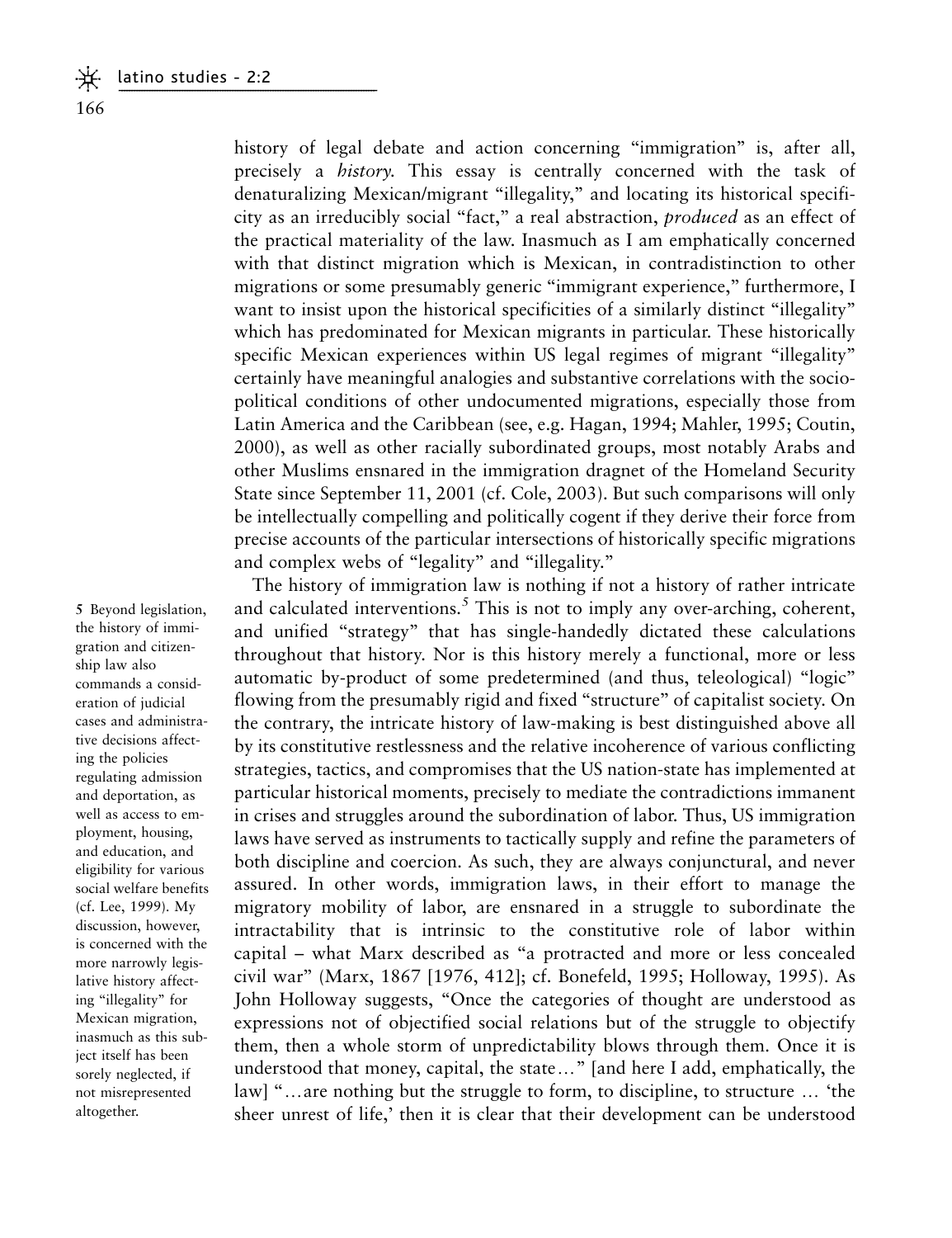only as practice, as undetermined struggle'' (Holloway, 1995, 176; cf. Pashukanis 1929 [1989]). And it is this appreciation of the law – as undetermined struggle  $-$  that I want to bring to bear upon how we might apprehend the historicity of the US immigration law, especially as it has devised for its target, that characteristically mobile ''population'' comprised by Mexican/migrant labor.

Migrant "illegality" is ultimately sustained not merely as an effect of such deliberate legal interventions, but furthermore as the ideological effect of a discursive formation encompassing broader public debate and political struggle. Social science scholarship concerning undocumented Mexican migration to the US is itself often ensnared in this same discursive formation of ''illegality'' (De Genova, 2002). The treatment of ''illegality'' as an undifferentiated, transhistorical fixture is a recurring motif in much of the scholarship on Mexican migration. Across an extensive body of multidisciplinary scholarship, one encounters a remarkable visibility of ''illegal immigrants'' swirling enigmatically around the stunning invisibility of the law. The material force of law, its instrumentality, its productivity of some of the most meaningful and salient parameters of socio-political life, and also its historicity – all of this seems strangely absent, with rather few exceptions. This entanglement within the fetishism of the law tends to be true even on the part of scholars who criticize the disciplinary character of border patrol. Yet, with respect to the ''illegality'' of undocumented migrants, a viable critical scholarship is frankly unthinkable without an informed interrogation of immigration law. In effect, by not examining the actual operations of immigration law in generating the categories of differentiation among migrants' legal statuses, this scholarship largely takes the law for granted. By not examining those operations over the course of their enactments, enforcements, and reconfigurations, furthermore, this scholarship effectively treats the law as transhistorical and thus fundamentally unchanging – thereby naturalizing a notion of what it means to transgress that law.

# Legislating Mexican ''illegality''

Prior to 1965, as already suggested, there were absolutely no *quantitative* restrictions on "legal" migration from Mexico, imposed at the level of statute, and none had ever existed. There had literally never before been any numerical quota legislated to limit migration from Mexico.<sup>6</sup> This was true for all of the countries of the Western Hemisphere (excluding colonies), and so has implications for nearly all Latino groups (with Puerto Ricans as the very important exception), but none of these countries has ever had numbers of migrants at all comparable to those originating from Mexico. Furthermore, the reformulation of the legal specificities of ''illegality'' in 1965 and thereafter, it bears repeating, transpired in the midst of an enthusiastic and virtually

6 Here I refer to the absence of any prior statutory quotas legislated to restrict "legal" migration from Mexico, in contradistinction to numerical restrictions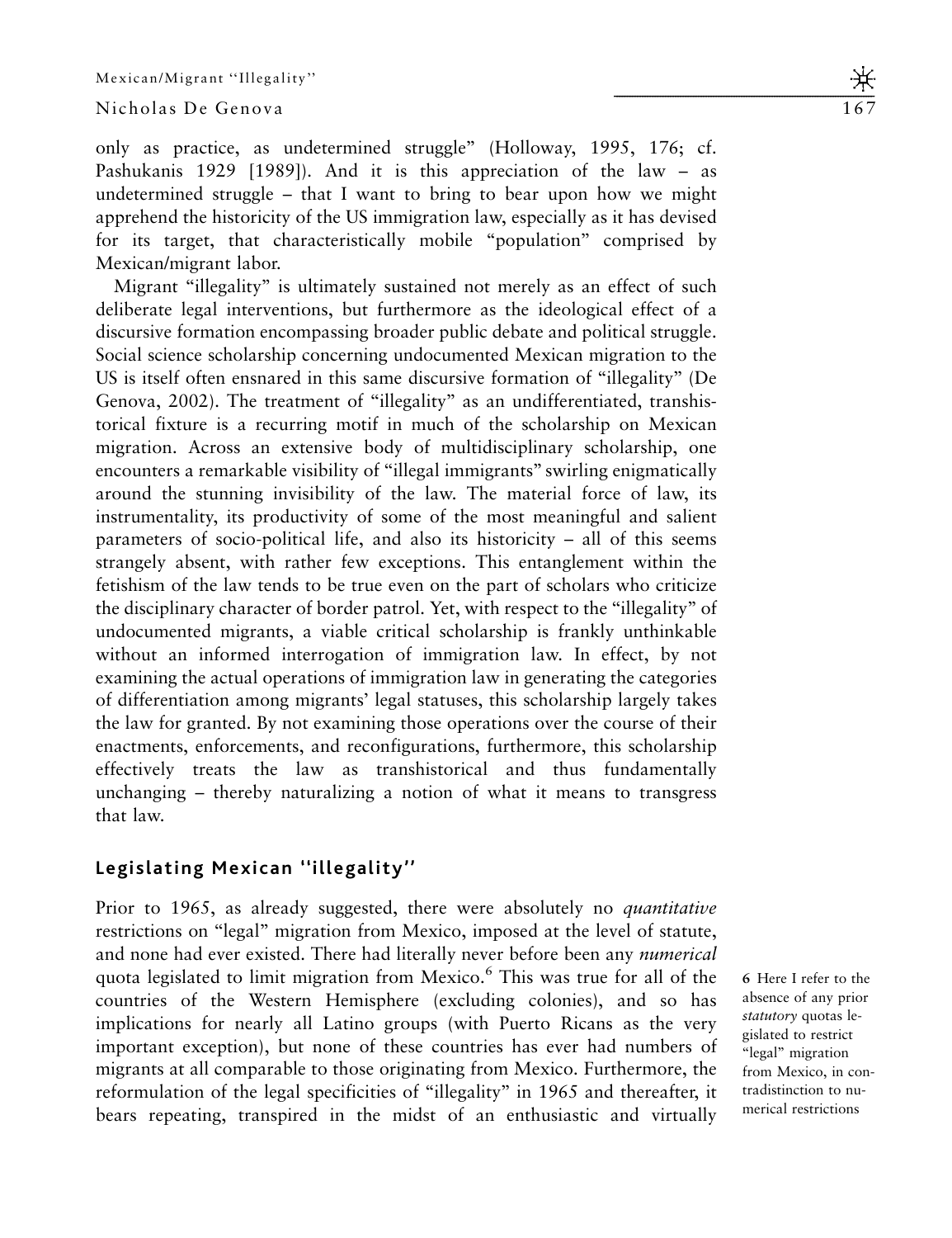imposed unofficially at the local level when US consulates in Mexico were sometimes directed to limit the number of migrant visas they issued (cf. Ngai, 1999, 2004).

168

unrelenting importation of Mexican/migrant labor (increasingly impervious even to the ebbs and flows of unemployment rates). The end of the Bracero Program in 1964 was an immediate and decisive prelude to the landmark reconfiguration of US immigration law in 1965. Indeed, anticipating unemployment pressures due to the end of the Bracero Program, the Mexican government simultaneously introduced its Border Industrialization Program, enabling US-owned, labor-intensive assembly plants (maquiladoras) to operate in a virtual free-trade zone along the US border. As a result, migration within Mexico to the border region accelerated. By 1974, one-third of the population of Mexico's border states was comprised of people who had already migrated from elsewhere, and a mere 3% of them were employed in the maquiladoras (Cockcroft, 1986, 109; cf. Heyman, 1991). Thus, a long established, well organized, deeply entrenched, increasingly diversified, and continuously rising stream of Mexican migration to the US had already been accelerating prior to 1965, and circumstances in the region that might induce subsequent migration to the US simply continued to intensify. As a consequence of the successive changes in US immigration law since 1965, however, previously unknown quantitative restrictions – and specifically, the apparently uniform application of numerical quotas to historically distinct and substantially incommensurable migrations – became central to an unprecedented, expanded, and protracted production of a more rigid, categorical ''illegality'' for Mexican/migrant workers in particular, than had ever existed previously.

An ever-growing, already significant and potentially indispensable segment of the working class within the space of the US nation-state (both in agriculture and numerous metropolitan areas), Mexican/migrant labor is ubiquitously stigmatized as ''illegal,'' subjected to excessive and extraordinary forms of policing, denied fundamental human rights, and thus, is consigned to an always uncertain social predicament, often with little or no recourse to any semblance of protection from the law. Since the 1960s, Mexico has furnished 7.5–8.4 million ("legal" as well as undocumented) migrants who currently reside in the United States (in addition to unnumbered seasonal and short-term migrants). Approximately half of them (49.3%) are estimated to have arrived only during the decade of the 1990s (Logan, 2001, 2002). By May 2002, based on estimates calculated from the 2000 Census, researchers have suggested that 4.7 million of the Mexican/migrant total were undocumented, of whom as many as 85% had arrived in the US only during the 1990s (Passel, 2002). No other country has supplied even comparable numbers; indeed, by 2000, Mexican migrants alone constituted nearly 28% of the total ''foreign-born'' population in the US. It may seem paradoxical, then, that virtually all major changes in the quantitative features of US immigration law during this period have created ever more severe restrictions on the conditions of possibility for ''legal'' migration from Mexico. Indeed, precisely because no other country has supplied comparable numbers of migrants to the US during this time period, all of the repercussions of the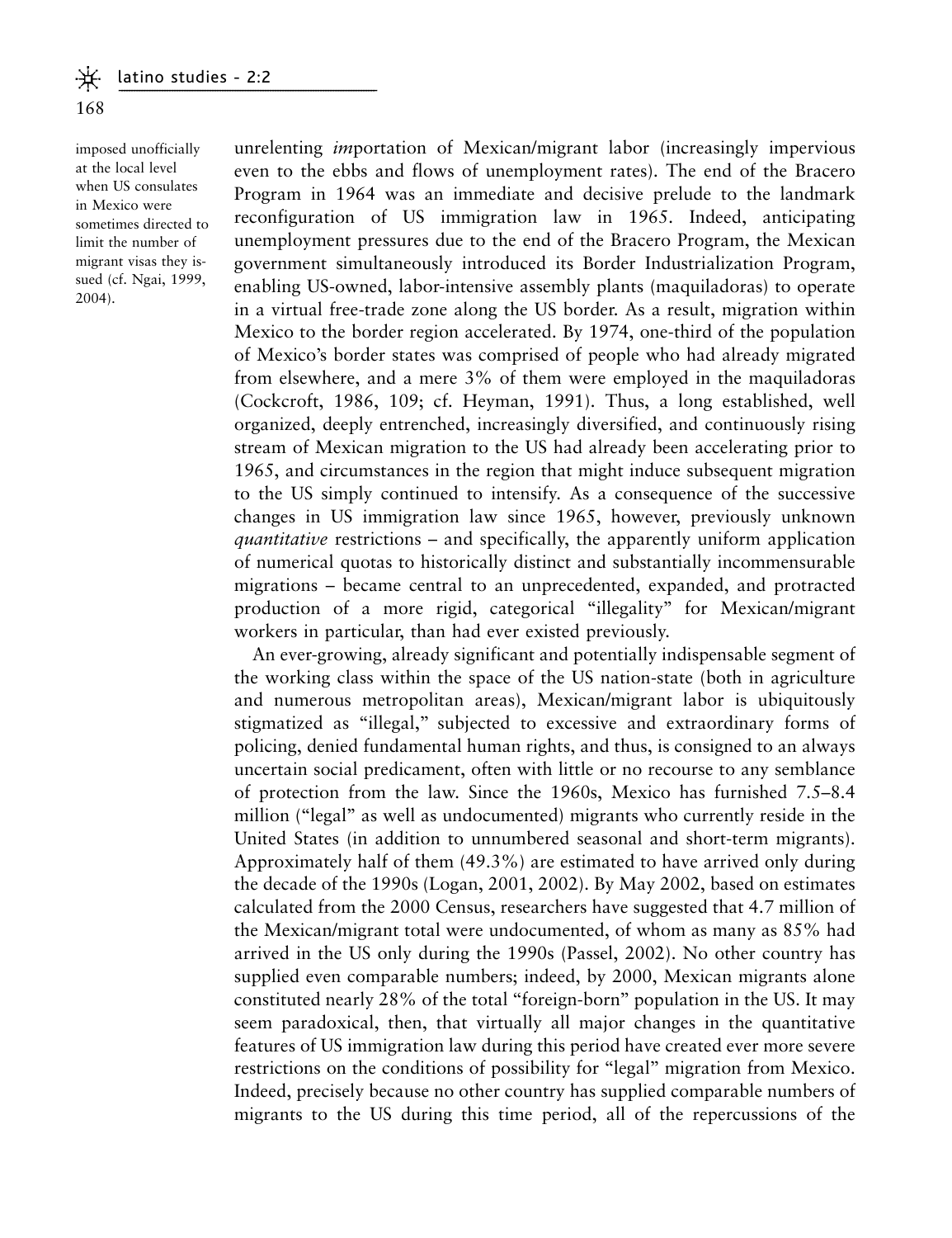uniform numerical restrictions introduced by these legislative revisions have weighed disproportionately upon Mexican migration in particular. This legal history, therefore, constitutes a defining aspect of the historical specificity – indeed, the effective singularity – of contemporary Mexican migration to the US.

To a great extent, the seeming enigma derives from the fact that the very character of migrant ''illegality'' for Mexicans (as well as other migrations within the Western Hemisphere) was reconfigured by what was, in many respects, genuinely a watershed ''liberalization'' of immigration policy in 1965. The Hart-Celler Act of 1965 (Public Law 89–236; 79 Stat. 911), which entailed amendments to the Immigration and Nationalities Act of 1952 (Public Law 82–414; 66 Stat. 163) comprised an ostensibly egalitarian legislation. The monumental overhaul of US immigration law in 1965 dismantled the US nationstate's openly racist formulation of immigration control. The reform of immigration law in 1965 dramatically reversed the explicitly racist exclusion against Asian migrations, which had been in effect and only minimally mitigated since 1917 (or, in the case of the Chinese, since 1882). Likewise, the 1965 amendments abolished the draconian system of national-origins quotas for the countries of Europe, first enacted in 1921 and amplified in 1924.

With the end of the national-origins quota system, predictably, the 1965 amendments have been typically celebrated as a liberal reform, and US immigration policy suddenly appeared to be chiefly distinguished by a broad inclusiveness, but with respect to Mexico, the outcome was distinctly and unequivocally restrictive. These same ''liberal'' revisions (taking effect in 1968) established for the first time in US history an annual numerical quota to restrict ''legal'' migration from the Western Hemisphere. Indeed, the new cap imposed for the Western Hemisphere came about as a compromise with those who sought to maintain the national-origins quota system, whom Aristide Zolberg (1990, 321) has described as ''traditional restrictionists, who sought to deter immigration of blacks from the West Indies and 'browns' from south of the border more generally.'' However, David Reimers (1985 [1992, 79]) notes that few expressed blatantly racist attitudes, and the restriction for the Americas was notably defended in a more apparently liberal idiom, out of a concern with ''fairness'' for ''our traditional friends and allies in Western Europe'' (quoted on p. 77). Although hundreds of thousands already migrated from Mexico annually, and the number of apprehensions by the Immigration and Naturalization Service (INS) of ''deportable alien'' Mexicans was itself already 151,000 during the year prior to the enactment of the new quota, now no more than 120,000 ''legal'' migrants (excluding quota exemptions) would be permitted from the entirety of the Western Hemisphere. In comparison to 120,000 migrants who would be permitted within the Western Hemisphere quota, moreover, the annual quota for such "non-exempt" "legal" migration from the Eastern Hemisphere was higher – 170,000. On the scale of the globe,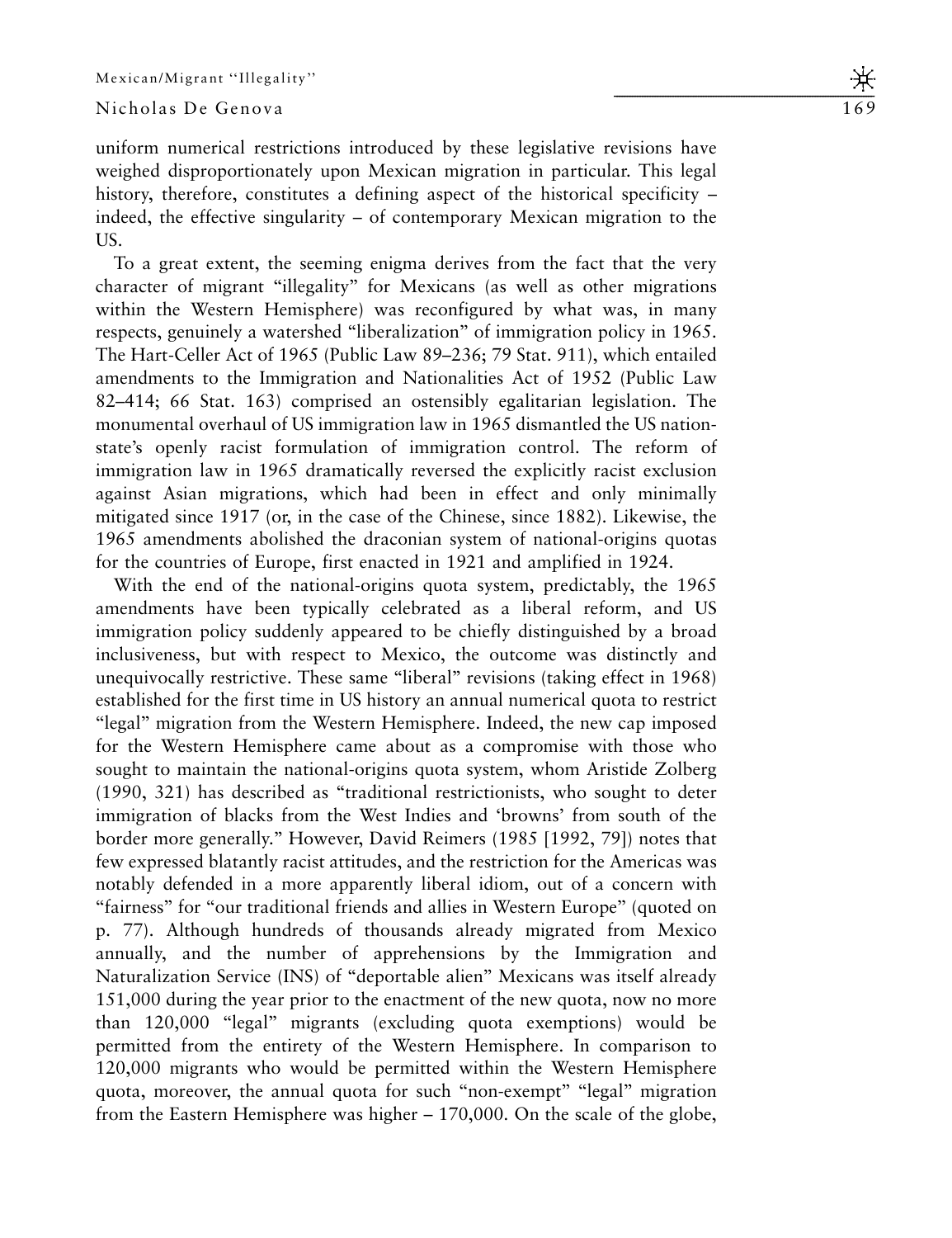no single country was sending numbers of migrants at all comparable to the level of migration from Mexico, and this has remained true, consistently, ever since. Yet, the numerical quota for all non-exempt migrants within the Western Hemisphere to migrate ''legally'' (i.e. the maximum quota within which Mexicans would have to operate) was restricted to a level far below actual and already documented numbers for Mexican migration.

The 1965 Amendments have also been characterized as expansively liberal in their provisions for migrant family reunification. For both Hemispheres, some family members would be considered "exempt" from the quota restrictions, and thus could migrate without being counted against the quotas. These ''quota exemptions'' for family reunification were restricted to the spouses, unmarried minor children, and parents of adult US *citizens* (usually migrants, but only those who had already been naturalized). Counted within the Western Hemisphere quota (i.e. non-exempt), notably, the spouses, unmarried minor children, and parents of permanent residents, as well as preference for professionals and skilled non-professionals with labor certifications from the Department of Labor, were variously privileged through a system of ranked preferences. The respective systems of preferences within the two quotas, however, were markedly different. For the Eastern Hemisphere, in addition to the explicit ranked preferences included under the Western Hemisphere quota for the relatives of permanent residents, there were also provisions for the unmarried adult children, married children (adult or minor), and also brothers and sisters (adult or minor) of US citizens. Here again, the specifications for ''legal'' migration from the Eastern Hemisphere were clearly different and, one might say, more liberal. Furthermore, they could be interpreted to have provided additional advantages (hence, greater incentives) for naturalized US citizenship, while those for the Western Hemisphere were considerably more circumscribed and provided no such exceptional benefits for naturalization. Thus, the unequal provisions for family reunification under the two distinct hemispheric quotas imposed generally disadvantageous limitations for Western Hemisphere migrations, and in fact, did so disproportionately to Mexican migration in particular. Likewise, although the provisions for quota-exempt family reunification were equal for both Hemispheres, these exemptions privileged the kin of US citizens (usually naturalized migrants), and so also disadvantaged Mexico because of the pronounced disinclination of most Mexican migrants, historically, to naturalize as US citizens (Sánchez, 1993; Gutiérrez, 1995, 1998; González Baker et al., 1998). In short, the consequences of the new numerical restrictions would weigh disproportionately, almost singularly, on migration from Mexico – above all, because of Mexico's overwhelming numerical preponderance among all migrations – and furthermore, even the new law's more expansive and apparently liberal provisions for family unification were likewise structured in a manner that made them less easily applicable to or accessible by Mexicans.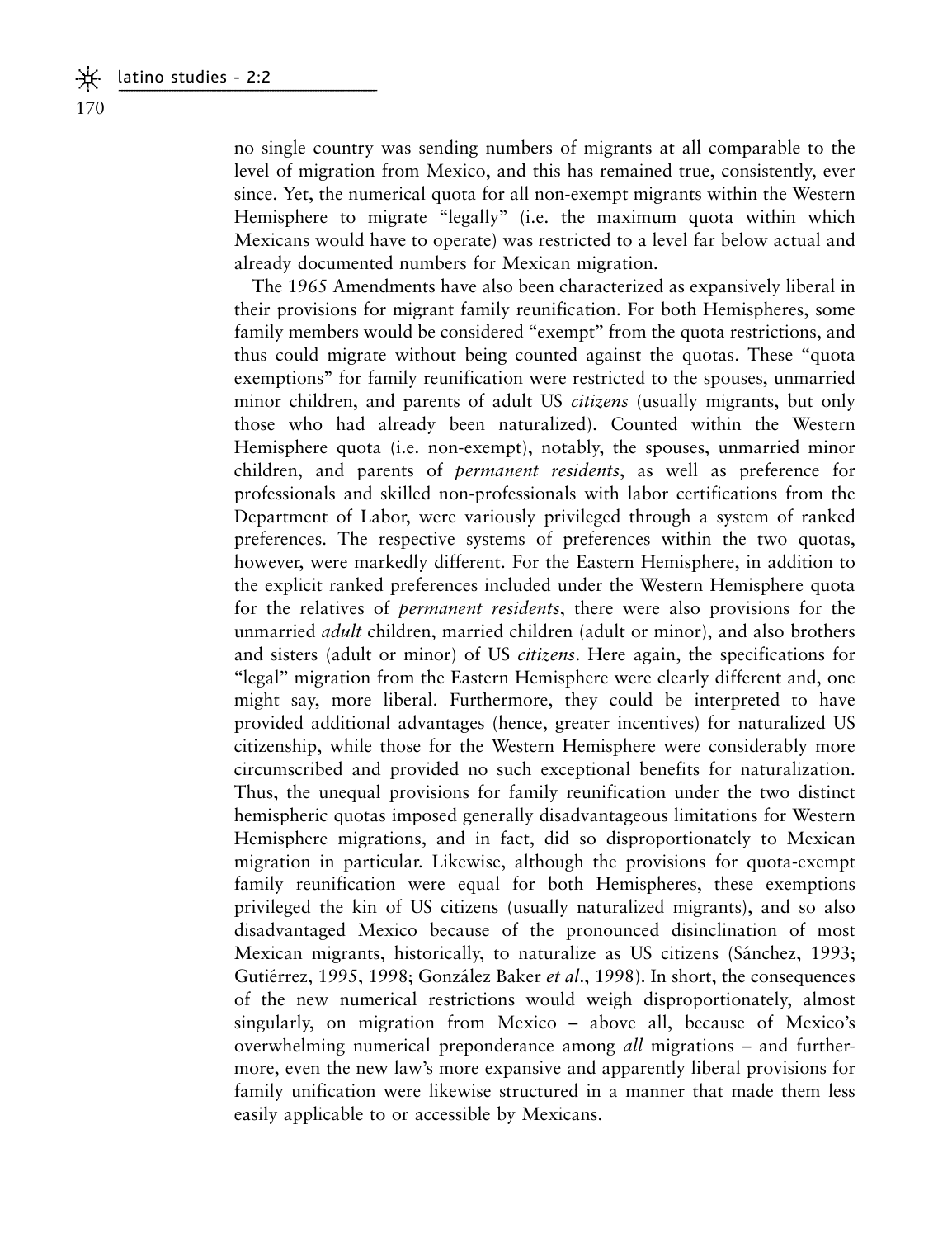There is still another feature of the 1965 legislation that had an exceptionally important consequence for undocumented Mexican migrants. A preference category for legal migration within the annual quota was established for migrants from the Western Hemisphere, but not the Eastern Hemisphere, who were the parents of US-citizen minors. In other words, a kind of legalization procedure was available to undocumented Western Hemisphere migrants who were the parents of children born in the US (hence, US citizens). In effect, a baby born in the US to an undocumented Mexican migrant served as a virtual apprenticeship for eventual legal residency. Thus, in a manner analogous to earlier "drying-out" procedures, Mexican migrants would be required to serve a term as undocumented workers but then could eventually be ''legalized,'' contingent upon bearing a child in the US.<sup>7</sup>

Especially following more than twenty years of enthusiastic legal contractlabor importation from Mexico, orchestrated by the US federal government through the Bracero Program, an already established influx of Mexican migrants to the US was accelerating prior to 1965. With elaborate migration networks and extensive historical ties already well established, Mexicans continued to migrate, but given the severe restrictions legislated in 1965 (implemented in 1968), ever-greater numbers of Mexicans who were already migrating increasingly had no alternative than to come as undocumented workers, relegated to an indefinite condition of ''illegality.'' From 1968 onward, the numbers of INS apprehensions of ''deportable'' Mexican nationals skyrocketed annually, leaping 40% in the first year. Although these apprehension statistics are never reliable indicators of the actual numbers of undocumented migrants, they clearly revealed a pattern of policing that was critical for the perpetuation of the ''revolving door'' policy: the disproportionate majority of INS apprehensions were directed at surreptitious entries along the Mexican border, and this was increasingly so. In 1973, for instance, the INS reported that Mexicans literally comprised 99% of all ''deportable aliens'' who had entered surreptitiously and were apprehended (cf. Cárdenas, 1975, 86). While the total numbers of apprehensions for all other nationalities from the rest of the world (combined) remained consistently *below* 100,000 annually, the apprehensions of Mexicans rose steadily from 151,000 in 1968 to 781,000 in 1976, when migration was, once again, still more severely restricted. These persistent enforcement practices, and the statistics they produce, have made an extraordinary contribution to the pervasive fallacy that Mexicans account for virtually all ''illegal aliens.'' This effective equation of ''illegal immigration'' with unauthorized border-crossing, furthermore, has served to continuously restage the US–Mexico border in particular as the theatre of an enforcement "crisis," and thus constantly re-renders "Mexican" as the distinctive national name for migrant "illegality."

Immigration law, of course, was not the only thing that was changing in 1965. It has been widely recognized that the sweeping 1965 revisions of 7 This particular "drying-out" procedure was ultimately available to the undocumented parents of babies born in the US between July 1, 1968 and December 31, 1976, due to the elimination of this clause by the 1976 immigration act.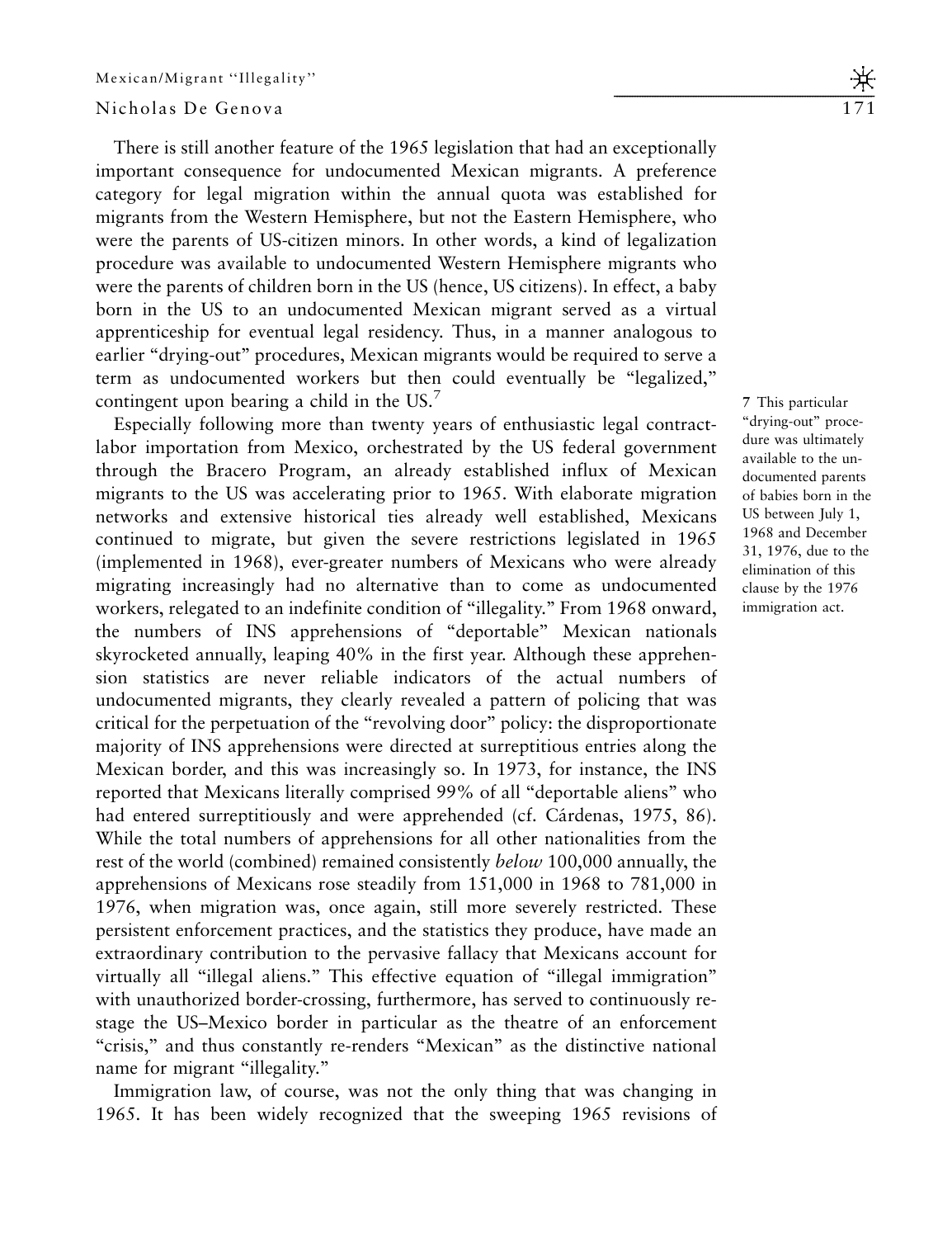immigration policy emitted from a generalized crisis of Cold War-era liberalism, in which US imperialism's own most cherished ''democratic'' conceits were perpetually challenged. Taking shape in a context of Cold War international relations imperatives, confronted not only with monumental popular struggles over racial oppression at home but also with decolonization and national liberation movements abroad, US immigration policy was redesigned in 1965 explicitly to rescind the most glaringly discriminatory features of existing law. This crisis was exacerbated by the rising combativeness, in particular, of the Black struggle for "civil rights," which is to say, the mass movement of African Americans to demand their rights of *citizenship*. The Civil Rights struggle was increasingly articulated as a militant repudiation of the ''second-class'' (ostensible) citizenship conferred upon African Americans since the adoption of the Fourteenth Amendment following the Civil War. This intransigent movement forcefully exposed and articulately denounced the treacherous fact of racially subordinated citizenship. Furthermore, the end of the Bracero Program had been principally accomplished through the restrictionist efforts of organized labor, especially on the part of the predominantly Chicano and Filipino farmworkers movement. Thus, the specific historical conjuncture from which the 1965 Amendments emerged was deeply characterized by political crises that manifested themselves both as domestic and international insurgencies of racialized and colonized working peoples. So began a new production of an altogether new kind of ''illegality'' for migrations within the Western Hemisphere, with inordinately severe consequences for transnationalized Mexican labor migrants in particular – a kind of transnational fix for political crises of labor subordination (cf. De Genova, 1998, in press).

It is particularly revealing to note here that the explicit topic of ''illegal immigration'' had been almost entirely absent from the legislative debate leading to the 1965 law. David Reimers calls attention to the irony that the US Congress ''paid little attention to undocumented immigrants while reforming immigration policy in 1965," but "as early as 1969" – that is, the first year after the 1965 law had taken effect! – ''Congress began to investigate the increase in illegal immigration along the Mexican border'' (1985 [1992, 207–08]). By 1976, however, legislative debate and further revisions in the law had succeeded to produce ''illegal immigration'' as a whole new object within the economy of legal meanings in the US Immigration regime – the explicit ''problem'' toward which most of the major subsequent changes in immigration policy have been at least partly directed.

In 1976, new Amendments to the Immigration and Nationalities Act were enacted (Public Law 94-571; 90 Stat. 2703), this time within days of the national elections in the US. The 1976 revisions summarily eliminated the legalization provision described above, by extending to the Western Hemisphere a system of statutory preferences for legal migration that more closely resembled that which had previously been established for the Eastern Hemisphere. More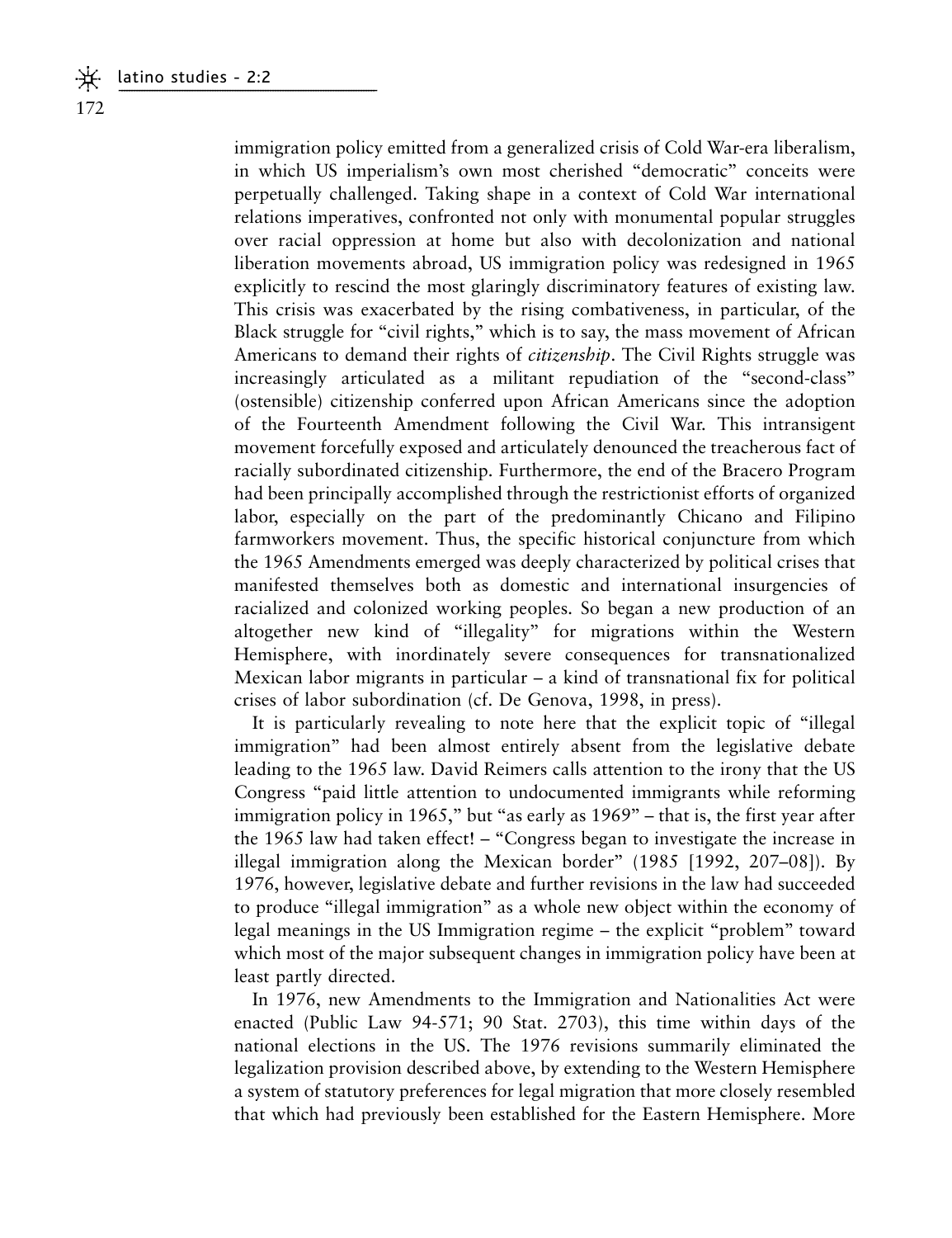importantly, the 1976 statutes imposed a fixed national quota for every individual country in the Western Hemisphere for the first time, now establishing a maximum number (excluding quota exemptions) of 20,000 legal migrants a year, for every country in the world – again, with an incomparably dramatic, singularly disproportionate impact on Mexico in particular.<sup>8</sup> Once again (and also in the liberal idiom of ''fairness''), immigration law was still more dramatically revised, restricting "legal" (non-exempt) migration from Mexico to a meager 20,000 a year.<sup>9</sup> Then again, after legislation in 1978 (Public Law 95–412; 92 Stat. 907) abolished the separate hemispheric quotas, and established a unified worldwide maximum annual immigration quota of 290,000, the Refugee Act of 1980 (Public Law 96–212; 94 Stat. 107) further reduced that maximum global quota to 270,000, and thereby diminished the national quotas of 20,000 per country to an even smaller annual maximum of 18,200 ''legal'' migrants (excluding quota exemptions). In the space of less than 12 years, therefore, from July 1, 1968 (when the 1965 amendments went into effect) until the 1980 amendments became operative, US immigration law had been radically reconfigured for Mexicans. Beginning with almost unlimited possibilities for ''legal'' migration from Mexico (literally no numerical restrictions, tempered only by qualitative preconditions that, in practice, had often been overlooked altogether), the law had now severely restricted Mexico to an annual quota of 18,200 non-exempt ''legal'' migrants (as well as a strict system of qualitative preferences among quota exemptions, with weighted allocations for each preference). At a time when there were (conservatively) well over a million Mexican migrants coming to work in the US each year, the overwhelming majority would have no option but to do so ''illegally.''

There is nothing matter-of-fact, therefore, about the "illegality" of undocumented migrants. ''Illegality'' (in its contemporary configuration) is the product of US immigration law – not merely in the abstract sense that without the law, nothing could be construed to be outside of the law; nor simply in the generic sense that immigration law constructs, differentiates, and ranks various categories of "aliens" – but in the more profound sense that the history of deliberate interventions beginning in 1965 that have revised and reformulated the law, has entailed an active process of inclusion through illegalization (cf. Castells, 1975; Nikolinakos, 1975; Burawoy, 1976; Bach, 1978; Portes, 1978, 475; Calavita, 1982:13, 1998; Hagan, 1994:82; Coutin, 1996, 2000; Joppke, 1999, 26–31). Indeed, the legal production of ''illegality'' has made an object of Mexican migration in particular, in ways both historically unprecedented and disproportionately deleterious.

A new kind of landmark in the history of US immigration law was achieved with the passage in 1986 of the Immigration Reform and Control Act – IRCA (Public Law 99-603; 100 Stat. 3359) – because its principal explicit preoccupation was undocumented immigration. IRCA was finally adopted as the culmination of years of recommendations (first by a special Select

8 In a contemporaneous law review, Bonaparte (1975) plainly identifies the adverse effects in store for Mexican migration and links them to the amply evident and overt bias against Mexican migration in the transcripts of the legislative deliberations. Chock (1991) provides a compelling discussion of the ideological rhetoric of legislative debate and the discursive production of an ''illegal alien crisis'' during the 1975 congressional debates that eventually led to the 1976 legislation.

9 Mexico was immediately back-logged, with 60,000 applicants for 20,000 slots, and the backlog became more severe every year thereafter.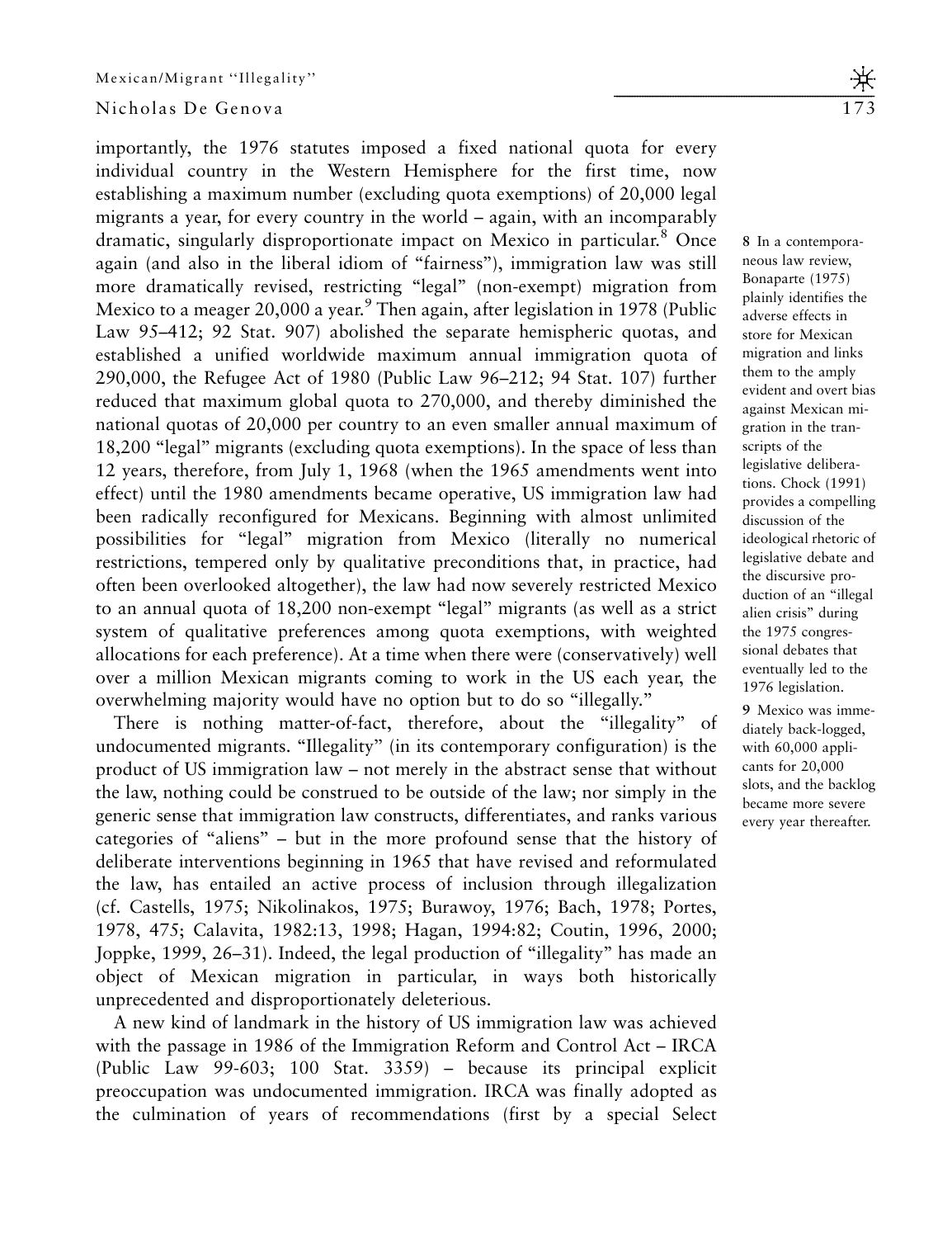174

10 Undocumented agricultural workers could adjust their status to temporary resident simply by proving that they had worked in perishable agriculture for at least 90 days during that prior year alone, and could apply for permanent resident status after a year or two, depending on how long they had been employed in agriculture. Otherwise, those who could establish that they had resided continuously in the US since before January 1, 1982, were eligible for temporary resident status, and after a period of 18 months, would be eligible to apply for permanent resident status.

Commission on Immigration and Refugee Policy established by Congress in 1978 and then by a presidential cabinet-level Task Force in 1981) and repeated efforts over four years in the two houses of Congress to pass a variety of bills aimed at revisions in immigration policy. The 1986 amendments provided for a selective "amnesty" and adjustment of the immigration status of some undocumented migrants.<sup>10</sup> Once again, the law instituted a legalization procedure for those undocumented workers who had reliably (and without evident interruption) served their apprenticeships in "illegality," while intensifying the legal vulnerability of others. Indeed, IRCA foreclosed almost all options of legalization for those who did not qualify, and for all who would arrive thereafter. Furthermore, INS decisions concerning the implementation of IRCA legalization procedures contributed to the pervasive equation of ''illegal alien'' with ''Mexican.'' The INS persistently battled in the courts to reserve the Amnesty for those whose undocumented status began with having ''entered without inspection" (i.e. surreptitious border-crossers), rather than those who had overstayed their visas. In short, the INS seemed intent to exclude from the ''amnesty'' those applicants who did not match the profile of ''illegality'' most typical of undocumented Mexican migrants (González Baker 1997, 11–12). As a predictable result, whereas pre-implementation estimates had figured Mexicans to be roughly half of the total number of undocumented migrants, Mexican migrants accounted for 70% of the total pool of legalization applicants, and even higher proportions in California, Illinois, and Texas, the areas of highest Mexican/migrant concentration (Ibid.,13).

The Immigration Reform and Control Act of 1986 also established for the first time federal sanctions against employers who knowingly hired undocumented workers. Nevertheless, the law established an ''affirmative defense'' for all employers who could demonstrate that they had complied with the verification procedure. Simply by having filled out and kept on file a routine form attesting to the document check, without any requirement that they determine the legitimacy of documents presented in that verification process, employers would be immune from any penalty. What this meant in practice is that the employer sanctions provisions generated a flourishing industry in fraudulent documents, which merely imposed further expenses and greater legal liabilities upon the migrant workers themselves, while supplying an almost universal protection for employers (cf. US Department of Labor, 1991, 124; Chávez, 1992, 169–71; Mahler, 1995, 159–87; Cintrón, 1997, 51–60; Coutin, 2000, 49–77). Likewise, in light of the immensely profitable character of exploiting the legally vulnerable (hence, "cheap") labor of undocumented workers, the schedule of financial penalties imposed by IRCA simply amounted to a rather negligible operating cost for an employer found to be in violation of the law. Given that the employer sanctions would require a heightening of INS raids on workplaces, inspectors were required to give employers a three-day warning prior to inspections of their hiring records, in order to make it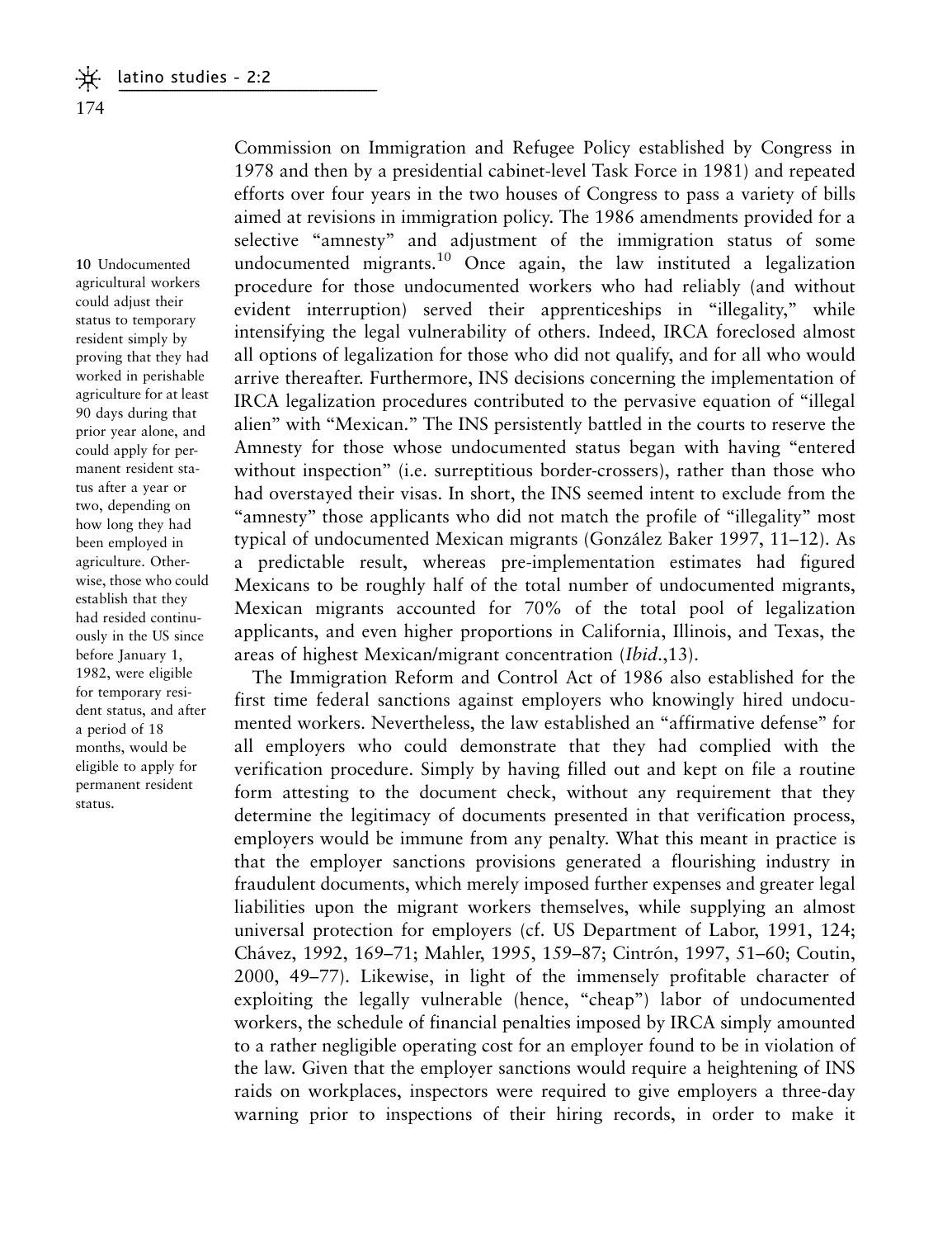''pragmatically easy'' for employers to comply with the letter of the law (Calavita, 1992, 169). Furthermore, in order to avoid fines associated with these sanctions, employers would typically fire or temporarily discharge workers known to be undocumented prior to a raid. Thus, these provisions have primarily served to introduce greater instability into the labor-market experiences of undocumented migrants, and thereby instituted an internal ''revolving door.'' What are ostensibly ''employer sanctions,'' then, have actually functioned to aggravate the migrants' conditions of vulnerability and imposed new penalties upon the undocumented workers themselves.

The Immigration Act of 1990 (Public Law 101-649; 104 Stat. 4978) was not primarily directed at undocumented migration, but it did nonetheless introduce new regulations that increased the stakes of ''illegality.'' Specifically, this legislation expanded the grounds for the deportation of undocumented migrants, introduced new punitive sanctions, and curtailed due-process rights in deportation proceedings. Among other stipulations,<sup>11</sup> the 1990 legislation also created a special visa program which sought, in the name of ''diversity,'' to encourage more migration from countries that had been sending relatively low numbers of migrants (clearly not Mexico!). In addition, the 1990 legislation restricted jurisdiction over the naturalization of migrants petitioning to become US citizens, rescinding a practice that had been in place since 1795 permitting the courts to award citizenship, and now confining this authority exclusively to the federal office of the Attorney General.

11 The 1990 law increased the global annual quota for nonexempt migration and also significantly restructured the preference system.

## The caprice of sovereignty and the tyranny of the rule of law

When undocumented migrants are criminalized under the sign of the "illegal alien," theirs is an "illegality" that does not involve a crime against anyone; rather, migrant "illegality" stands only for a transgression against the sovereign authority of the nation-state. With respect to the politics of immigration and naturalization, notably, sovereignty (as instantiated in the unbridled authoritarianism of border policing, detention, deportation, and so forth) assumes a pronouncedly absolutist character (cf. Dunn, 1996; Simon 1998). Such an absolutist exercise of state power relies decisively, of course, upon a notion of ''democratic'' consent, whereby the state enshrouds itself with the political fiction of ''the social contract'' in order to authorize itself to act on behalf of its sovereign citizens, or at least ''the majority.'' In the US, this circular logic of sovereignty conveniently evades the racialized history of the law of citizenship, just as this species of majoritarianism sidesteps altogether the laborious history that has produced a ''majority'' racialized as ''white.'' The racialized figure of Mexican/migrant ''illegality,'' therefore, can be instructively juxtaposed to what is, in effect, the racialized character of the law and the ''democratic'' state itself. Inasmuch as the political culture of liberalism in the US already posits and requires ''the rule of law'' as a figure for ''the nation,'' the instrumental role of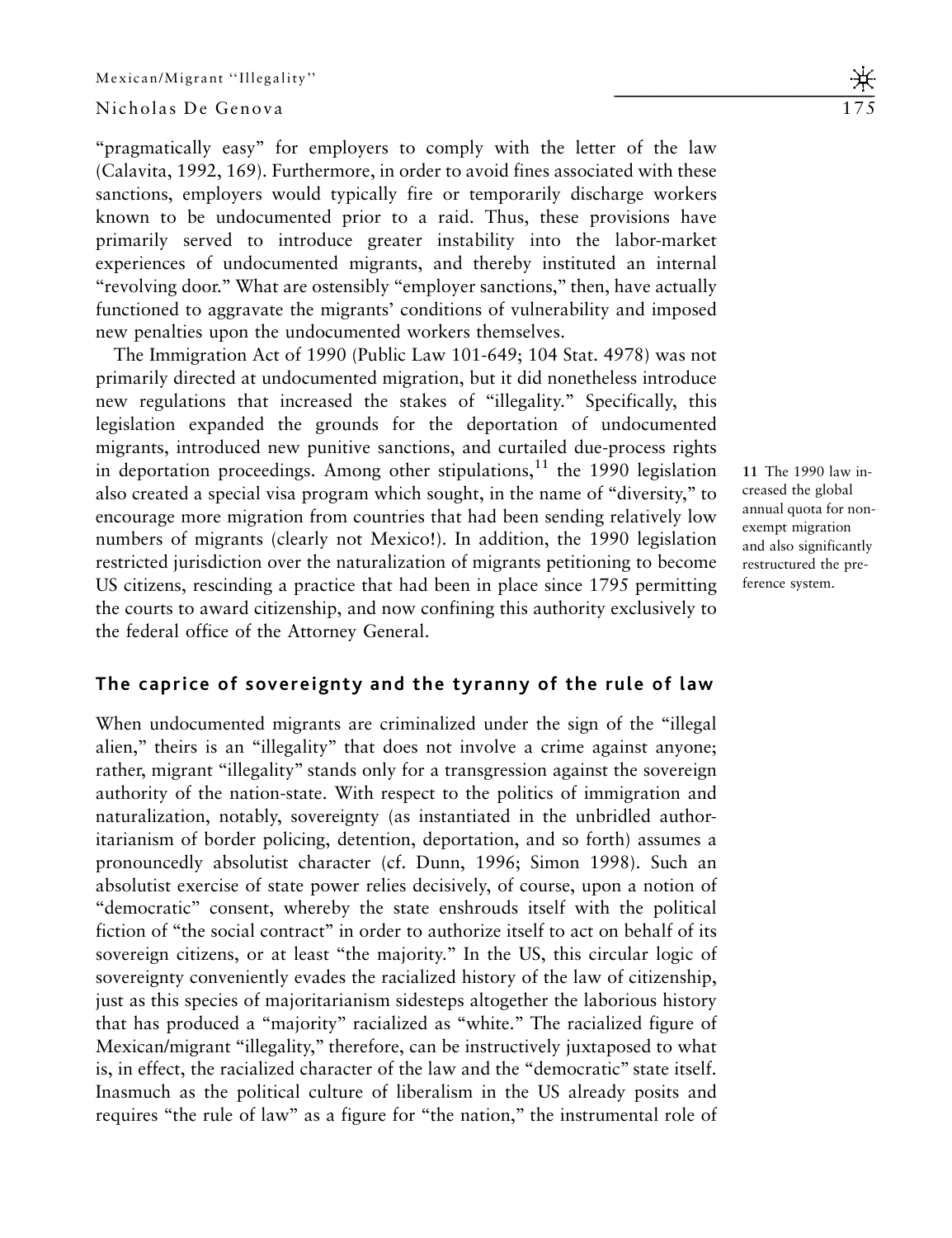the law in producing and upholding the categories of racialization reveals something fundamental about the glorified figures of ''American'' sovereignty and ''national culture'' that are invariably conjoined in the dominant discourses of ''immigration control.''

''Illegality'' has been historically rendered to be so effectively inseparable from their migrant experience that some Mexicans even defiantly celebrate their ''illegal'' identity. However, the considerable legalization provisions of the 1986 Amnesty afforded Mexican migrants a rare opportunity to "straighten out" or "fix" [arreglar] their status that few who were eligible opted to disregard. The immigration status of ''legal permanent resident'' vastly facilitated many of the transnational migrant aspirations that had been hampered or curtailed by the onerous risks and cumbersome inconveniences of undocumented border crossing. By 1990, however, 75.6% of all ''legal'' Mexican migrants in the state of Illinois, for instance, notably remained non-citizens (Paral, 1997, 8). In other words, the rush to become ''legal'' migrants did not translate into an eagerness to become US citizens. By the mid-1990s, nonetheless, especially amidst the political climate of heightened nativism and anti-immigrant racism that was widely associated with the passage of California's vindictive ballot initiative "Proposition 187," Mexican migrants began to seriously consider the prospect of naturalizing as US citizens in much greater proportions than had ever been true historically.

As the veritable culmination of such anti-immigrant campaigns, the Illegal Immigration Reform and Immigrant Responsibility Act of 1996 (Public Law 104–208; 110 Stat. 3009), quite simply, was the most punitive legislation to date concerning undocumented migration in particular (cf. Fragomen, 1997, 438). It included extensive provisions for criminalizing, apprehending, detaining, fining, deporting, and also imprisoning a wide array of ''infractions'' that significantly broadened and elaborated the qualitative scope of the law's production of ''illegality'' for undocumented migrants and others associated with them. It also barred undocumented migrants from receiving a variety of social security benefits and federal student financial aid. In fact, this so-called Immigration Reform (signed September 30, 1996) was heralded by extensive anti-immigrant stipulations in the Anti-terrorism and Effective Death Penalty Act – AEDPA (Public Law 104-132, 110 Stat. 1214; signed into law on April 24, 1996), as well as in the so-called Welfare Reform, passed as the Personal Responsibility and Work Opportunity Reconciliation Act (Public Law 104-193, 110 Stat. 2105; signed August 22, 1996). The AEDPA entailed an ''unprecedented restriction of the constitutional rights and judicial resources traditionally afforded to legal resident aliens'' (Solbakken, 1997, 1382). The ''Welfare Reform'' enacted dramatically more stringent and prolonged restrictions on the eligibility of the great majority of ''legal'' immigrants for virtually all benefits available under Federal law, and also authorized States to similarly restrict benefits programs. Without belaboring the extensive details of these acts, which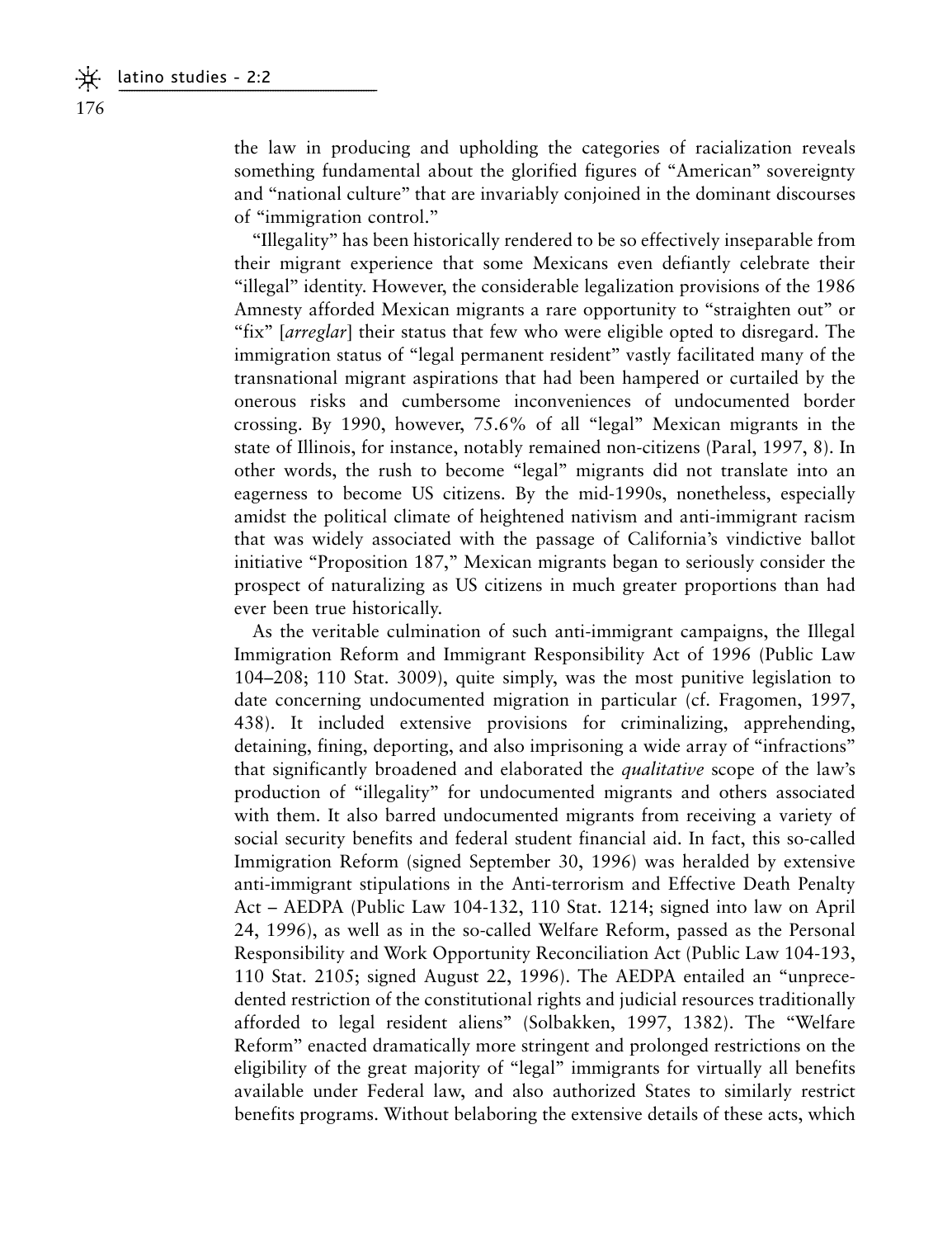did not otherwise introduce new *quantitative* restrictions, it will suffice to say that their expansive provisions (concerned primarily with enforcement and penalties for undocumented presence) were truly unprecedented in the severity with which they broadened the purview and intensified the ramifications of the legal production of migrant ''illegality.'' By penalizing access to public services and social welfare benefits, these legislations especially targeted undocumented migrant women (and their children), who had come to be equated with Mexican/Latino long-term settlement, families, reproduction, and thus, the dramatic growth of a ''minority group'' (Coutin and Chock, 1995; Chock, 1996; Roberts, 1997). Given the already well-entrenched practices that focus enforcement against undocumented migration disproportionately upon Mexican migrants in particular, there can be little doubt that these acts, at least prior to September 11, 2001, nonetheless weighed inordinately upon Mexicans as a group. Indeed, the language of the 1996 legislation, with regard to enforcement, was replete with references to "the" border, a telltale signal that could only portend a further disciplining of Mexican migration in particular.<sup>12</sup>

# The border spectacle

Mexican migration in particular has been rendered synonymous with the US nation-state's purported ''loss of control'' of its borders, and has supplied the pre-eminent pretext for what has in fact been a continuous intensification of increasingly militarized control (Andreas, 1998, 2000; Dunn, 1996; Heyman, 1991, 1999; Kearney, 1991; cf. Chávez, 2001; Durand and Massey, 2003; Nevins, 2002). And it is precisely "the Border" that provides the exemplary theater for staging the spectacle of ''the illegal alien'' that the law produces. Indeed, ''illegality'' looks most like a positive transgression – and can thereby be equated with the behavior of Mexican migrants rather than the instrumental action of immigration law – precisely when it is subjected to policing at the US-Mexico border. The elusiveness of the law, and its relative invisibility in producing "illegality," requires this spectacle of "enforcement" at the border, precisely because it renders a racialized Mexican/migrant ''illegality'' visible, and lends it the commonsensical air of a "natural" fact.

The operation of the "revolving door" at the border that is necessary to sustain the "illegality" effect, always combines an increasingly militarized spectacle of apprehensions, detentions, and deportations – as well as increasingly perilous and sometimes deadly circumstances required to evade detection – with the banality of a virtually permanent importation of undocumented migrant labor.<sup>13</sup> This seeming paradox is commonly evoked in many Mexican (especially male) migrants' border-crossing narratives, in which stories of great hardship are often followed by accounts of quite easy passage (Davis, 1990; Kearney, 1991; Chávez, 1992; Martínez, 1994; De Genova, in press). Indeed, US immigration enforcement efforts throughout the 20th century

12 In strict legal terms, "the border" is constituted not simply by the territorial perimeter of the physical space of the nation-state, but also by entry points internal to the territory, e.g. airports (Bosniak, 1996, 594n.95). The Immigration Act of 1996 specified, however, that the increased number of Border Patrol agents and support personnel would be deployed ''along the border in proportion to the level of illegal crossing'' (Title I, Section 101[c]; emphasis added).

13 See Heyman's discussion of ''the voluntary-departure complex'' (1995, 266–267).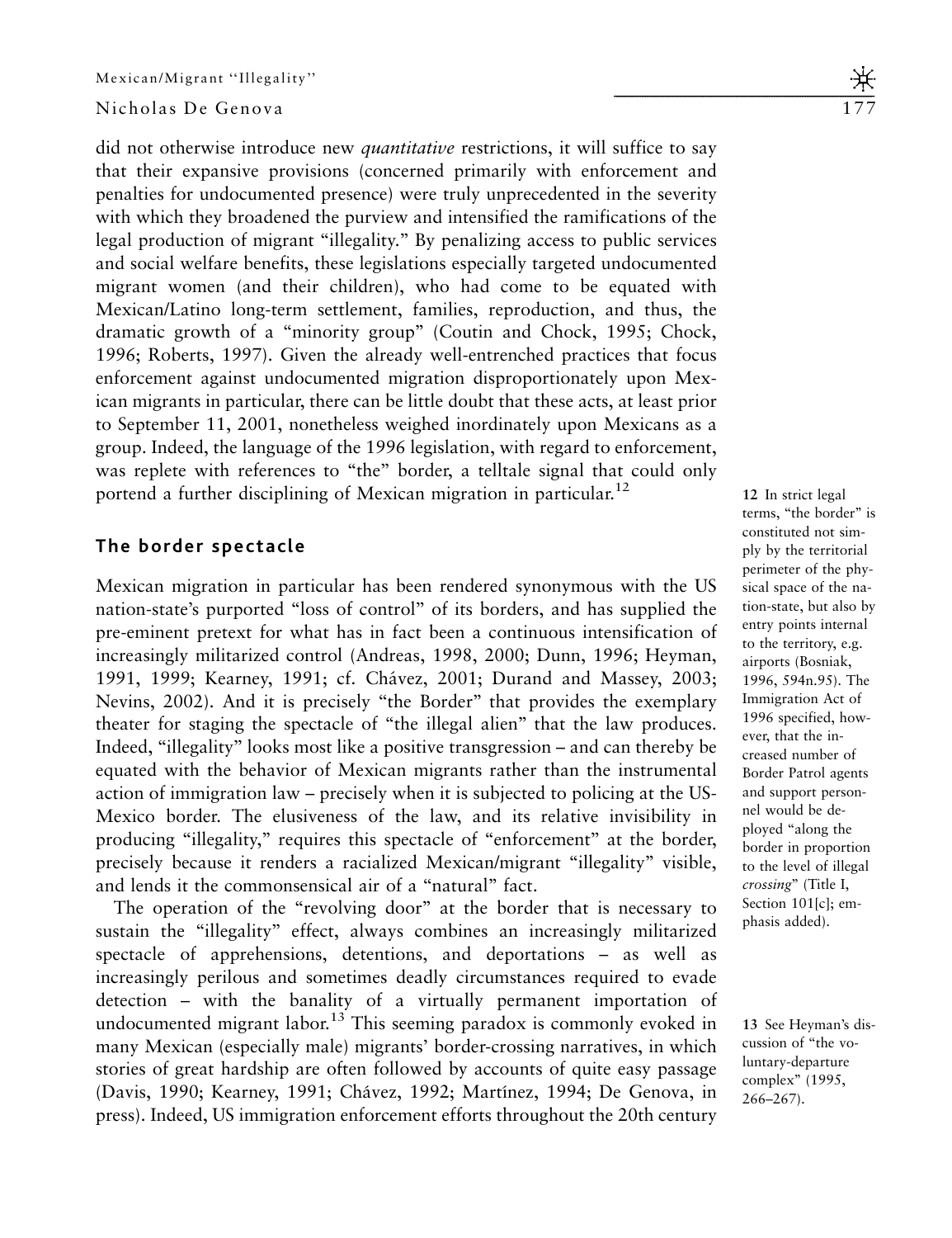178

consistently targeted the US–Mexico border disproportionately, sustaining a zone of relatively high tolerance within the interior (Chávez, 1992; Delgado, 1993). The legal production of Mexican/migrant ''illegality'' requires the spectacle of enforcement at the US–Mexico border in order for the spatialized difference between the nation-states of the US and Mexico to be enduringly inscribed upon Mexican migrants in their spatialized (and racialized) status as ''illegal aliens.'' The vectors of race and space, likewise, are both crucial in the constitution of the class specificity of Mexican labor migration. It is not at all uncommon, therefore, for Mexican migrants to conclude their border-crossing narratives, tellingly, with remarks about low wages. These narratives of the adventures, mishaps, as well as genuine calamities of border crossing seem to be almost inevitably punctuated with accounts of life in the US that are singularly distinguished by arduous travail and abundant exploitation (Kearney, 1991; Martínez, 1994; De Genova, in press; cf. Mahler, 1995).

The "enforcement" spectacle at the border, however, is not the only way that Mexican/migrant ''illegality'' generates and sustains a kind of border spectacle in everyday life. The ''illegality'' effect of protracted vulnerability has to be recreated more often than simply on the occasion of crossing the border. Indeed, the 1986 legislation that included the institution (at the federal level) of ''employer sanctions'' was tantamount to an extension of the ''revolving door'' to the internal labor market of each workplace where undocumented migrant workers were employed. The policing of public spaces outside of the workplace, likewise, serves to discipline Mexican/migrant workers by surveilling their ''illegality,'' and exacerbating their sense of ever-present vulnerability (Cha´vez, 1992; Rouse, 1992; Heyman, 1998; De Genova, in press; cf. Mahler, 1995; Coutin, 2000). The ''illegalities'' of everyday life are often, literally, instantiated by the lack of various forms of state-issued documentation that sanction one's place within or outside of the strictures of the law (Hagan, 1994; Mahler, 1995; Cintrón, 1997; Coutin, 2000). The lack of a driver's license, for instance, has typically been presumed by police in much of the US, at least through the 1990s, to automatically indicate a Latino's more generally un-documented condition (cf. Mahler,  $1995$ ).<sup>14</sup> Indeed, without driver's licenses or automobile insurance cards, undocumented migrants can be readily compelled to pay hundreds of dollars in bribes as a consequence of pervasive and casual police corruption and abuse, on the basis of the cynical presumption that those who are legally vulnerable are therefore easily exploitable. In effect, there is virtually no way for undocumented migrants to not be always already culpable of some kind of legal infraction. This condition ultimately intensifies their subjection to quotidian forms of intimidation and harassment. And it is precisely such forms of everyday ''illegality'' that confront many undocumented Latino migrants with quite everyday forms of surveillance and repression. There are also those ''illegalities,'' furthermore, that more generally pertain to the heightened policing directed at the bodies, movements, and spaces of the poor, and

14 Prior to September 11, 2001, there were only four states that issued driver's licenses to any state resident who could pass the driving test, regardless of their legal status (New York Times, 4 August 2001). As of October 2003, however, antiimmigration lobbies, such as the Federa-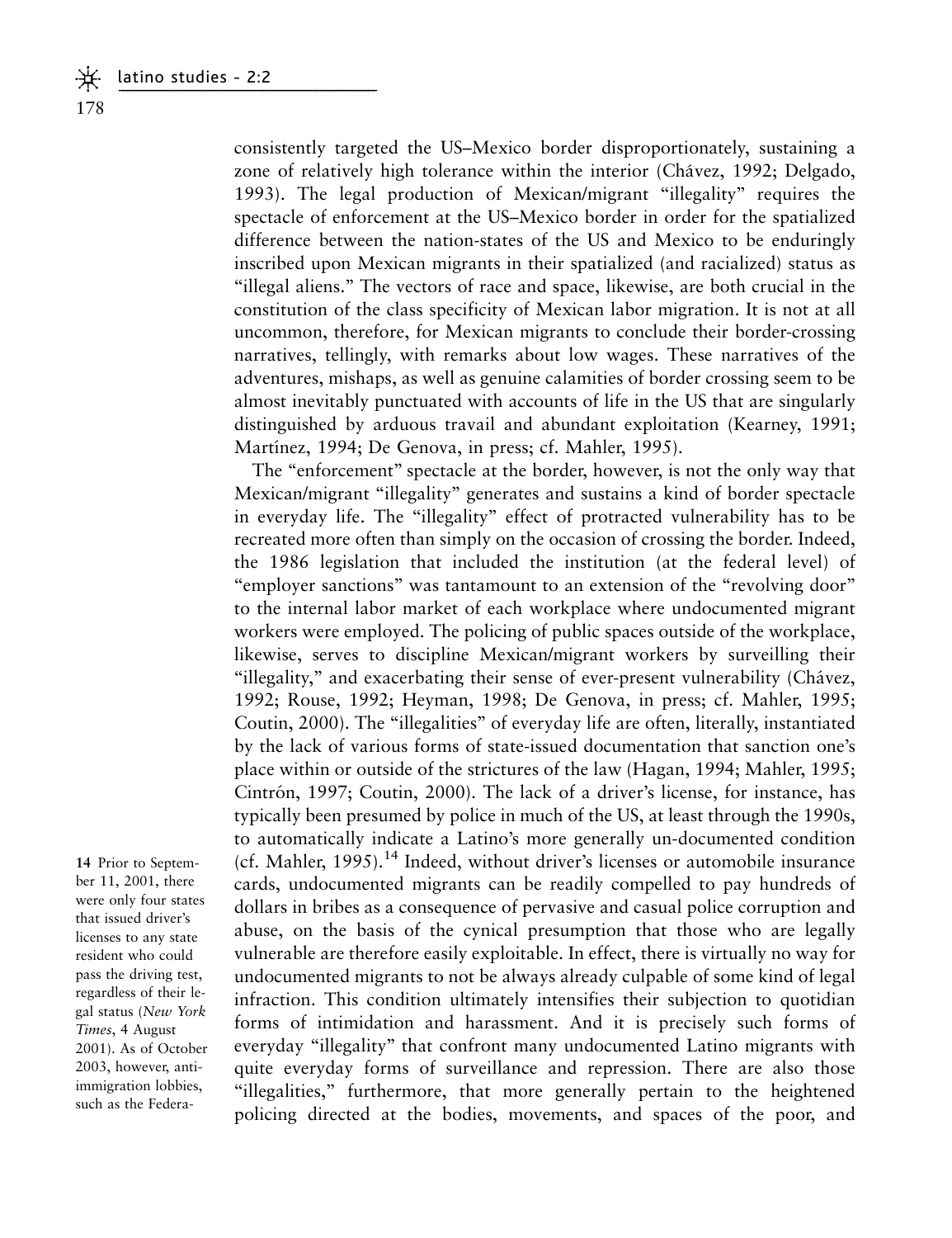especially those racialized as non-white. Inasmuch as any confrontation with the scrutiny of legal authorities is already tempered by the discipline imposed by their susceptibility for deportation, such mundane forms of harassment likewise serve to relentlessly reinforce Mexican and other Latino undocumented migrants' characteristic vulnerability as a highly exploitable workforce.

Yet the disciplinary operation of an apparatus for the everyday production of migrant ''illegality'' is never simply reducible to a presumed quest to achieve the putative goal of deportation. It is *deportability*, and not deportation *per se*, that has historically rendered Mexican labor as a distinctly disposable commodity. Here, I am emphasizing what have been the real effects of this history of revisions in US immigration law. Without engaging in the unwitting apologetics of presumptively characterizing the law's consequences as "unintended" or "unanticipated," and without busying ourselves with conspiratorial guessing games about good or bad ''intentions,'' the challenge of critical inquiry and meaningful social analysis commands that one ask: What indeed do these policies *produce*? Although their argument is insufficiently concerned with the instrumental role of the law in the production of ''illegality,'' Douglas Massey and his research associates have understandably nominated the post-1965 period as ''the era of undocumented migration'' and even characterize the effective operation of US immigration policy toward Mexico as ''a de facto guest-worker program'' (2002, 41, 45). There of course has never been sufficient funding for US immigration authorities to evacuate the country of undocumented migrants by means of deportations, nor even for the Border Patrol to ''hold the line.'' The Border Patrol has never been equipped to actually keep the undocumented out. At least until the events of September 11, 2001, the very existence of the enforcement branches of the now-defunct INS (and the Border Patrol, in particular) were always premised upon the persistence of undocumented migration and a continued presence of migrants whose undocumented legal status has long been equated with the disposable (deportable), ultimately "temporary" character of the commodity that is their labor-power. In its real effects, then, and regardless of competing political agendas or stated aims, the true social role of much of US immigration law enforcement (and the Border Patrol, in particular) has historically been to maintain and superintend the operation of the border as a ''revolving door,'' simultaneously implicated in importation as much as (in fact, far more than) deportation (Cockcroft, 1986). Sustaining the border's viability as a filter for the unequal transfer of value (Kearney, 1998; cf. Andreas, 2000, 29–50), such enforcement rituals also perform the spectacle that fetishizes migrant ''illegality'' as a seemingly objective ''thing in itself.''

With the advent of the antiterrorism State, the politics of immigration and border enforcement in the US have been profoundly reconfigured under the aegis of a remarkably parochial US nationalism and an unbridled nativism,

tion for American Immigration Reform, could contend that 24 states did not explicitly require legal residence for migrants to apply for a license.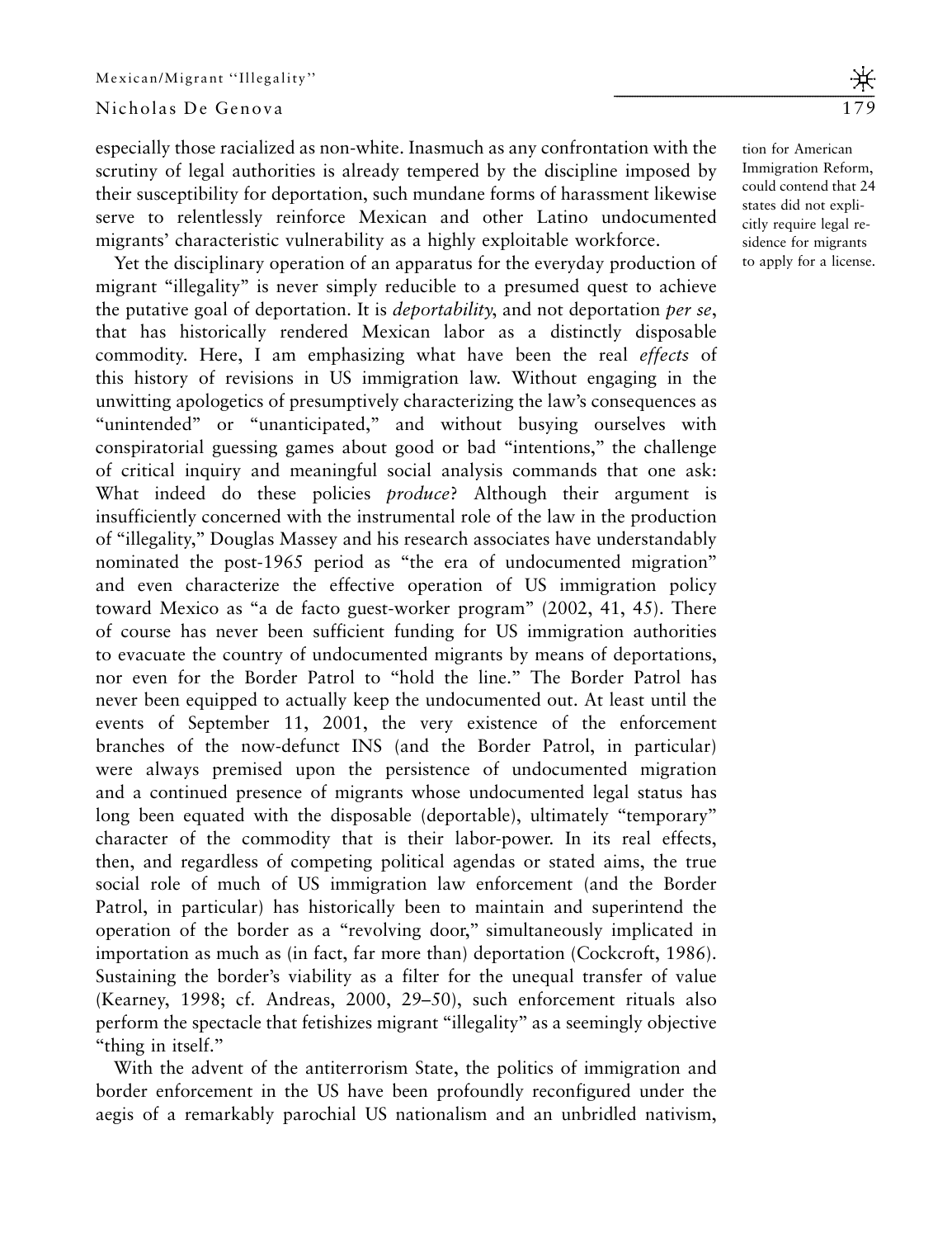above all manifest in the complete absorption of the INS into the new Department of Homeland Security (as of March 1, 2003). Nevertheless, this same socio-political moment within the US has been distinguished by a deadly eruption of genuinely global imperialist ambition. Thus, it should hardly come as a surprise that, on January 7, 2004, the Bush administration proposed a new scheme for the expressly temporary regularization of undocumented migrant workers' ''illegal'' status and for the expansion of a Bracero-style migrant labor contracting system orchestrated directly by the US state. Such a ''legalization'' plan aspires only for a more congenial formula by which to sustain the permanent availability of disposable (and still deportable) migrant labor, but under conditions of dramatically enhanced (''legal'') regimentation and control. Like all previous forms of migrant ''legalization,'' and indeed, in accord with the larger history of the law's productions and revisions of ''illegality'' itself, such an immigration "reform" can be forged only through an array of political struggles that are truly transnational in scale, and ultimately have as their stakes the subordination – and insubordination – of labor.

# Acknowledgements

While I am, of course, solely responsible for any errors or misinterpretations, I gratefully acknowledge the contribution of Kalman Resnick's many years of practical and engaged knowledge of immigration law to the legal analysis presented here. Appreciation is also due to Mike Kearney, María Lugones, Mahmood Mamdani, Mae Ngai, Suzanne Oboler, Josh Price, Chris Wright, and the Red Line Working Group – Bill Bissell, Manu Goswami, and Gary Wilder – as well as the anonymous reviewers for Latino Studies, for their various insights.

## Author biography

Nicholas De Genova is Assistant Professor of Anthropology and Latina/o Studies at Columbia University. He is the author of Working the Boundaries: Race, Space, and "Illegality" in Mexican Chicago (Duke University Press, in press), and co-author (with Ana Y. Ramos-Zayas) of Latino Crossings: Mexicans, Puerto Ricans, and the Politics of Race and Citizenship (Routledge, 2003). He has co-edited and contributed to a special thematic issue of the Journal of Latin American Anthropology on ''Latino Racial Formations in the United States" (2003) and has previously published articles in the Annual Review of Anthropology, Latin American Perspectives, Social Text, Transition, Anthropology and Humanism, and Public Culture.

## References

Acuña, Rodolfo. 1981. Occupied America: A History of Chicanos. Second Edition New York: Harper & Row.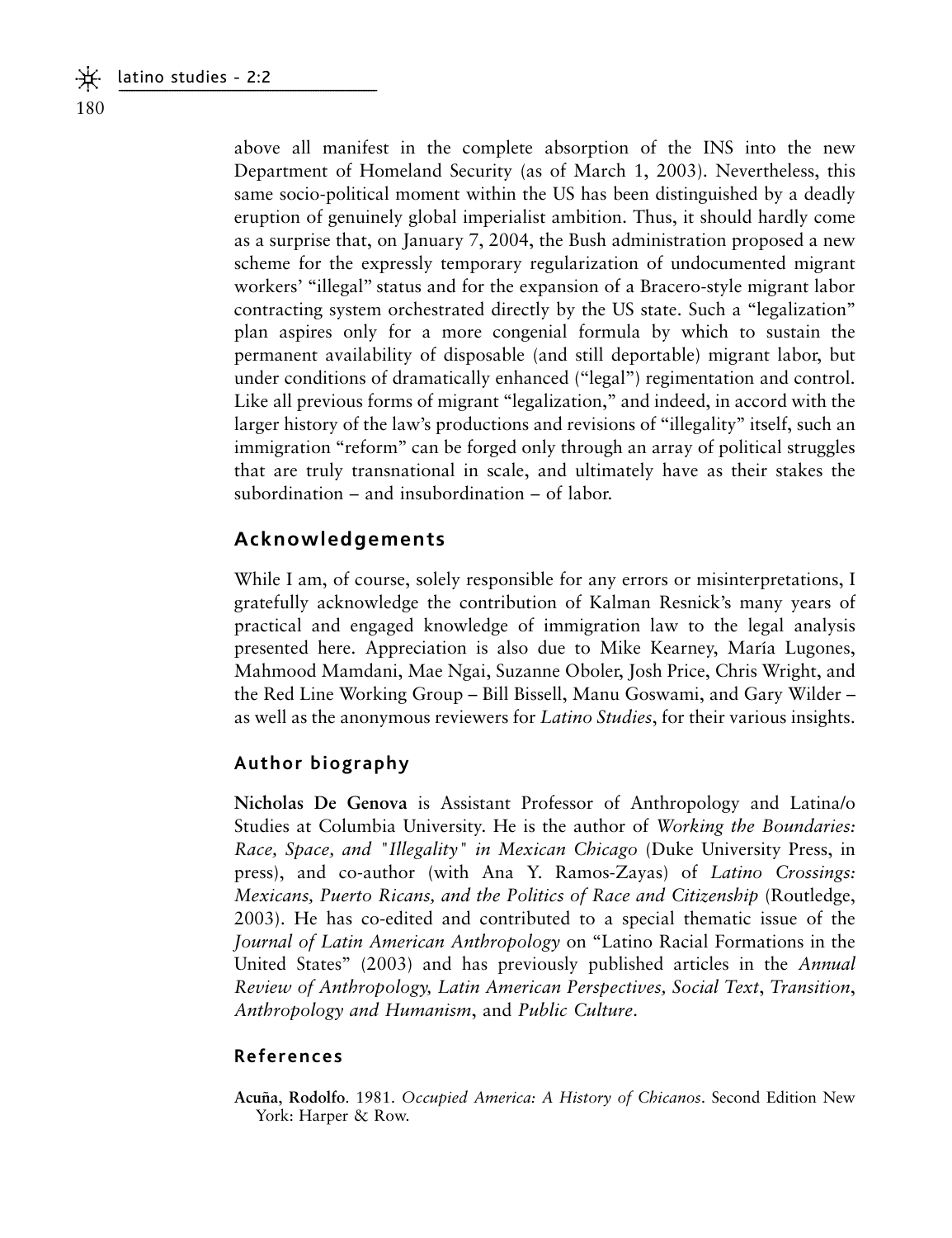- Ancheta, Angelo N. 1998. Race, Rights, and the Asian American Experience. New Brunswick, NJ: Rutgers University Press.
- Andreas, Peter. 1998. The U.S. Immigration Control Offensive: Constructing an Image of Order on the Southwest Border. In Crossings: Mexican Immigration in Interdisciplinary Perspectives, ed. Marcelo M. Suárez-Orozco, pp 343–356. Cambridge, MA: Harvard University Press.
- Andreas, Peter. 2000. Border Games: Policing the U.S.–Mexico Divide. Ithaca, NY: Cornell University Press.
- Bach, Robert L. 1978. Mexican Immigration and the American State. International Migration Review 12(4): 536–558.
- Balderrama, Francisco E. and Raymond Rodríguez. 1995. Decade of Betrayal: Mexican Repatriation in the 1930s. Albuquerque: University of New Mexico Press.
- Barrera, Mario. 1979. Race and Class in the Southwest: A Theory of Racial Inequality. Notre Dame, IN: University of Notre Dame Press.
- Bonaparte, Ronald. 1975. The Rodino Bill: An Example of Prejudice Towards Mexican Immigration to the United States. Chicano Law Review 2: 40–50.
- Bonefeld, Werner. 1995. Capital as Subject and the Existence of Labour. In Emancipating Marx: Open Marxism 3, ed. Werner Bonefeld, Richard Gunn John Holloway, and Kosmos Psychopedis, pp 182–212. East Haven, CT: Pluto Press.
- Bosniak, Linda S. 1996. Opposing Prop. 187: Undocumented Immigrants and the National Imagination. Connecticut Law Review 28(3): 555–619.
- Burawoy, Michael. 1976. The Functions and Reproduction of Migrant Labor: Comparative Material from Southern Africa and the United States. American Journal of Sociology 81(5): 1050–1087.
- Calavita, Kitty. 1982. California's ''Employer Sanctions'': The Case of the Disappearing Law. Research Report Series, Number 39. Center for U.S.–Mexican Studies, University of California, San Diego.
- Calavita, Kitty. 1992. Inside the State: The Bracero Program, Immigration, and the I.N.S. New York: Routledge.
- Calavita, Kitty. 1998. Immigration, Law, and Marginalization in a Global Economy: Notes from Spain. Law and Society Review 32(3): 529–566.
- Ca´rdenas, Gilberto. 1975. United States Immigration Policy Toward Mexico: An Historical Perspective. Chicano Law Review 2: 66–89.
- Cardoso, Lawrence. 1980. Mexican Emigration to the United States, 1897–1931. Tucson: University of Arizona Press.
- Castells, Manuel. 1975. Immigrant Workers and Class Struggles in Advanced Capitalism: The Western European Experience. Politics and Society 5: 33–66.
- Chang, Robert S. 1999. Disoriented: Asian Americans, Law, and the Nation-State. New York: New York University Press.
- Chávez, Leo R. 1992. Shadowed Lives: Undocumented Immigrants in American Society. Ft. Worth, TX: Harcourt, Brace, and Jovanovich.
- Chávez, Leo R. 2001. Covering Immigration: Popular Images and the Politics of the Nation. Berkeley: University of California Press.
- Chock, Phyllis Pease. 1991. ''Illegal Aliens'' and ''Opportunity'': Myth-Making in Congressional Testimony. American Ethnologist 18(2): 279–294.
- Chock, Phyllis Pease. 1996. No New Women: Gender, ''Alien,'' and ''Citizen'' in the Congressional Debate on Immigration. PoLAR: Political and Legal Anthropology Review 19(1): 1–9.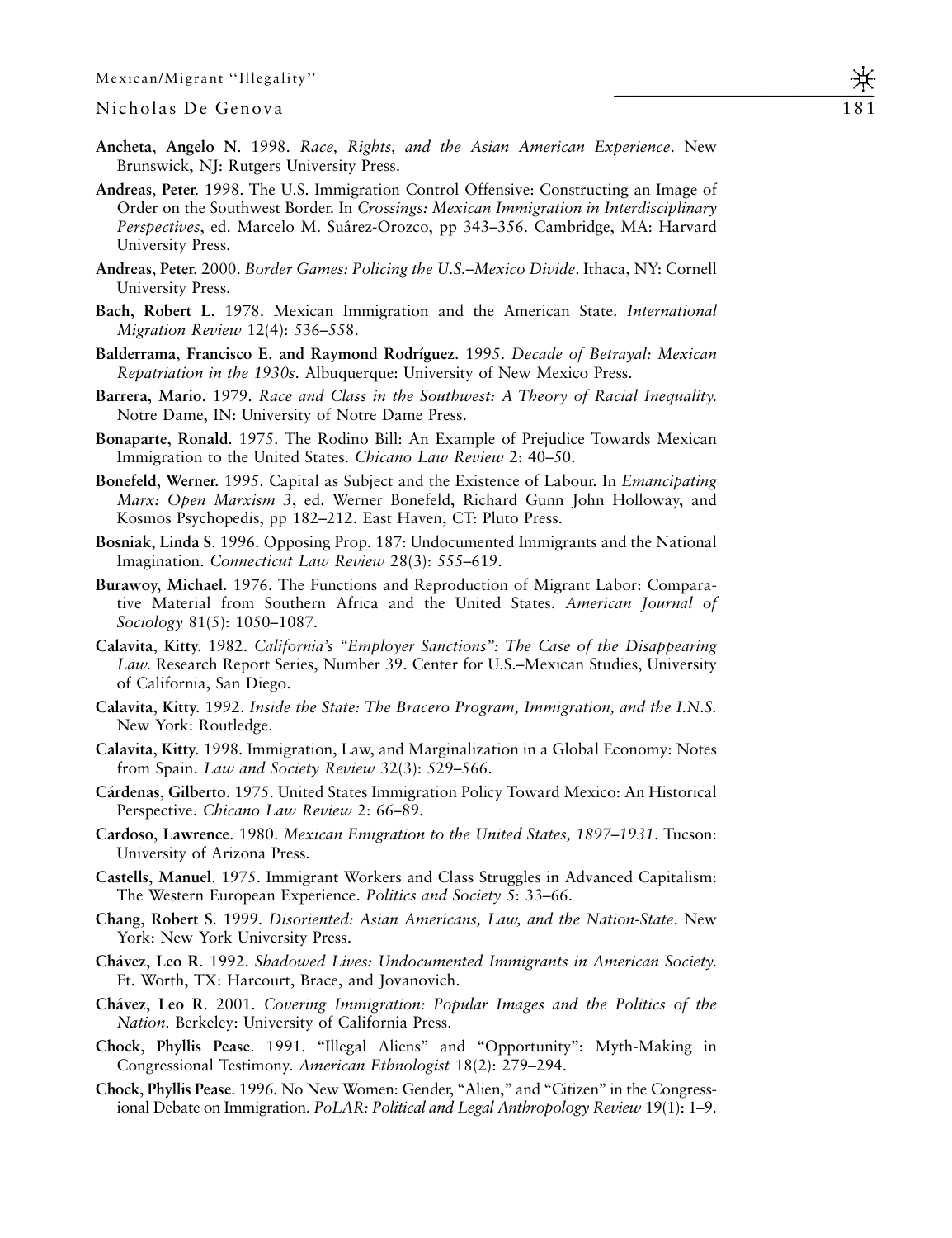- Cintrón, Ralph. 1997. Angels' Town: Chero Ways, Gang Life, and Rhetorics of the Everyday. Boston: Beacon Press.
- Cockcroft, James D. 1986. Outlaws in the Promised Land: Mexican Immigrant Workers and America's Future. New York: Grove Press.
- Cole, David. 2003. Enemy Aliens: Double Standards and Constitutional Freedoms in the War on Terrorism. New York: The New Press.
- Coutin, Susan Bibler. 1996. Differences Within Accounts of US Immigration Law. PoLAR: Political and Legal Anthropology Review 19(1): 11–20.
- Coutin, Susan Bibler. 2000. Legalizing Moves: Salvadoran Immigrants' Struggle for U.S. Residency. Ann Arbor: University of Michigan Press.
- Coutin, Susan Bibler, and Phyllis Pease Chock. 1995. ''Your Friend, the Illegal'': Definition and Paradox in Newspaper Accounts of U.S. Immigration Reform. Identities 2(1–2): 123–148.
- Davis, Marilyn P. 1990. Mexican Voices/American Dreams: An Oral History of Mexican Immigration to the United States. New York: Henry Holt.
- De Genova, Nicholas. 1998. Race, Space, and the Reinvention of Latin America in Mexican Chicago. Latin American Perspectives Issue #102; 25(5): 91–120.
- De Genova, Nicholas. 2002. Migrant ''Illegality'' and Deportability in Everyday Life. Annual Review of Anthropology 31: 419–447.
- De Genova, Nicholas. In press. Working the Boundaries: Race, Space, and ''Illegality'' in Mexican Chicago. Durham, NC: Duke University Press.
- Delgado, Héctor L. 1993. New Immigrants, Old Unions: Organizing Undocumented Workers in Los Angeles. Philadelphia: Temple University Press.
- Dinwoodie, D.H. 1977. Deportation: The Immigration Service and the Chicano Labor Movement in the 1930s. New Mexico Historical Review 52(3): 193–206.
- Dunn, Timothy J. 1996. The Militarization of the U.S.–Mexico Border 1978–1992: Low-Intensity Conflict Doctrine Comes Home. Austin, TX: Center for Mexican American Studies Books / University of Texas Press.
- Durand, Jorge, and Douglas S Massey. 2003. The Costs of Contradiction: US Border Policy 1986–2000. Latino Studies 1(2): 235–252.
- Fragomen Jr. Austin T. 1997. The Illegal Immigration Reform and Immigrant Responsibility Act of 1996: An Overview. International Migration Review 31(2): 438–460.
- Galarza, Ernesto. 1964. Merchants of Labor: The Mexican Bracero Story. Santa Barbara, CA: McNally and Loftin.
- García, Juan Ramon. 1980. Operation Wetback: The Mass Deportation of Mexican Undocumented Workers in 1954. Westport, CN: Greenwood Press.
- Gómez-Quiñones, Juan. 1994. Mexican American Labor, 1790–1990. Albuquerque: University of New Mexico Press.
- González Baker, Susan. 1997. The "Amnesty" Aftermath: Current Policy Issues Stemming from the Legalization Programs of the 1986 Immigration Reform and Control Act. International Migration Review 31(1): 5–27.
- González Baker, S, Frank D. Bean, Augustín Escobar Latapi, and Sidney Weintraub. 1998. U.S. Immigration Policies and Trends: The Growing Importance of Migration from Mexico. In Crossings: Mexican Immigration in Interdisciplinary Perspectives, ed. Marcelo M. Suárez-Orozco, pp 79–105. Cambridge, MA: Harvard University Press.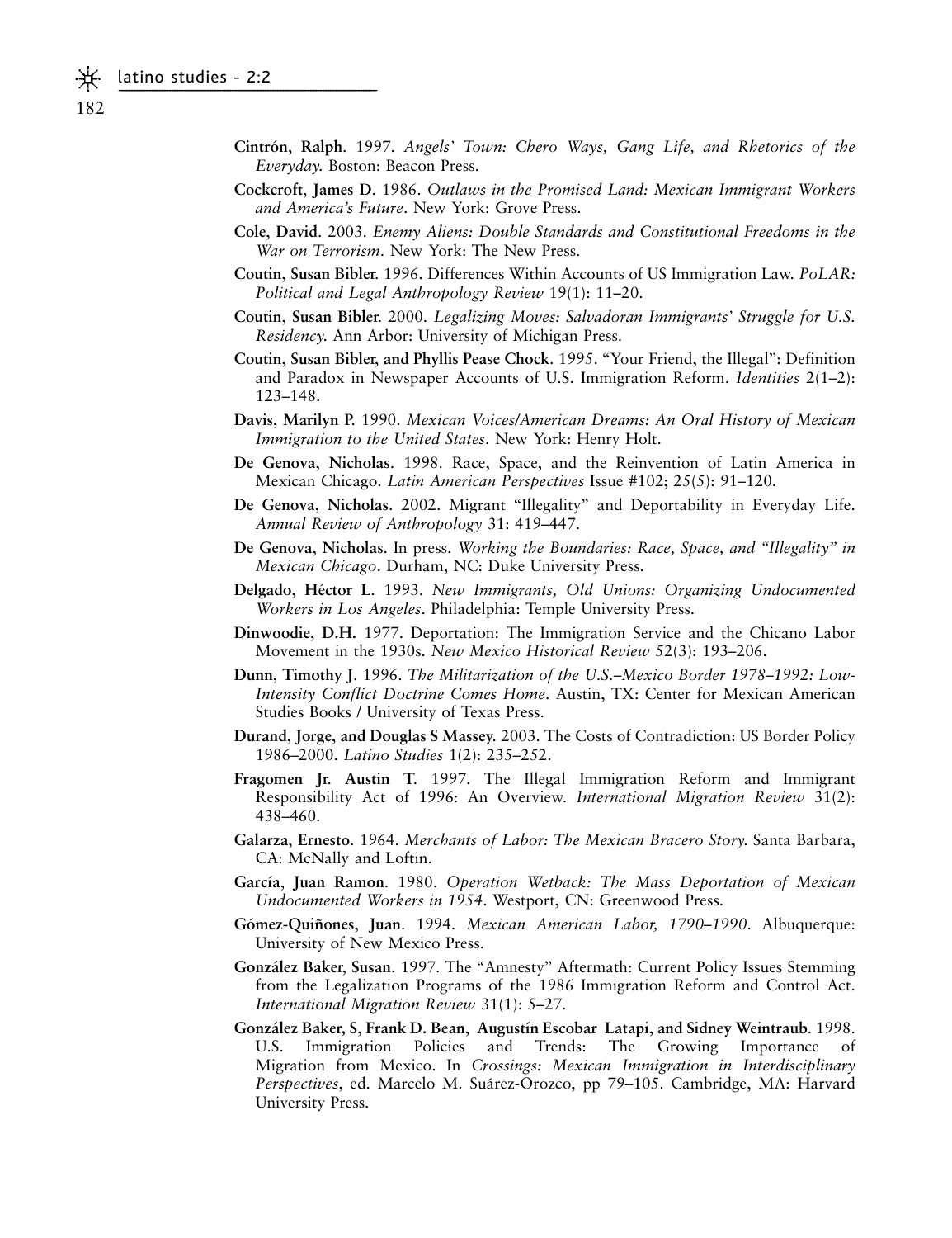- Guerin-Gonzales, Camille. 1994. Mexican Workers and American Dreams: Immigration, Repatriation, and California Farm Labor 1900–1939. New Brunswick, NJ: Rutgers University Press.
- Gutiérrez, David G. 1995. Walls and Mirrors: Mexican Americans, Mexican Immigrants, and the Politics of Ethnicity. Berkeley, CA: University of California Press.
- Gutiérrez, David G. 1998. Ethnic Mexicans and the Transformation of "American" Social Space: Reflections on Recent History. In Crossings: Mexican Immigration in Interdisciplinary Perspectives, ed. Marcelo M. Suárez-Orozco, pp 309–335. Cambridge, MA: Harvard University Press.
- Hagan, Jacqueline Maria. 1994. Deciding to be Legal: A Maya Community in Houston. Philadelphia: Temple University Press.
- Heyman, Josiah McC. 1991. Life and Labor on the Border: Working People of Northeastern Sonora, Mexico, 1886–1986. Tucson: University of Arizona Press.
- Heyman, Josiah McC. 1998. State Effects on Labor: The INS and Undocumented Immigrants at the Mexico–United States Border. Critique of Anthropology 18(2): 157–180.
- Heyman, Josiah McC. 1999. State Escalation of Force: A Vietnam/U.S.–Mexico Border Analogy. In States and Illegal Practices, ed. Josiah McC. Heyman, pp 285–314. New York: Berg.
- Higham, John. 1955[1988]. Strangers in the Land: Patterns of American Nativism, 1865–1925. New Brunswick, NJ: Rutgers University Press.
- Hing, Bill Ong. 1993. Making and Remaking Asian America Through Immigration Policy, 1850–1990. Stanford, CA: Stanford University Press.
- Hoffman, Abraham. 1974. Unwanted Mexican Americans in the Great Depression: Repatriation Pressures 1926–1939. Tucson: University of Arizona Press.
- Holloway, John. 1995. From Scream of Refusal to Scream of Power: The Centrality of Work. In Emancipating Marx: Open Marxism 3, eds. Werner Bonefeld, Richard Gunn, John Holloway, and Kosmos Psychopedis, pp 155–181. East Haven, CT: Pluto Press.
- Hutchinson, Edward P. 1981. Legislative History of American Immigration Policy, 1798–1965. Philadelphia: University of Pennsylvania Press.
- Joppke, Christian. 1999. Immigration and the Nation-State: The United States, Germany, and Great Britain. New York: Oxford University Press.
- Kearney, Michael. 1991. Borders and Boundaries of States and Self at the End of Empire. Journal of Historical Sociology 4(1): 52–74.
- Kearney, Michael. 1998. Peasants in the Fields of Value: Revisiting Rural Class Differentiation in Transnational Perspective. Unpublished mansucript. Department of Anthropology, University of California at Riverside.
- Kim, Hyung-chan. 1994. A Legal History of Asian Americans, 1790–1990. Westport, CN: Greenwood Press.
- Lee, Erika. 1999. Immigrants and Immigration Law: A State of the Field Assessment. Journal of American Ethnic History 18(4): 85–114.
- Logan, John R. 2001. The New Latinos: Who They Are, Where They Are. Press Conference Advisory. Lewis Mumford Center for Comparative Urban and Regional Research, State University of New York at Albany.
- Logan, John R. 2002. Hispanic Populations and Their Residential Patterns in the Metropolis. Press Conference Advisory. Lewis Mumford Center for Comparative Urban and Regional Research at the State University of New York at Albany.
- López, Gerald P. 1981. Undocumented Mexican Migration: In Search of a Just Immigration Law and Policy. UCLA Law Review 28(4): 615–714.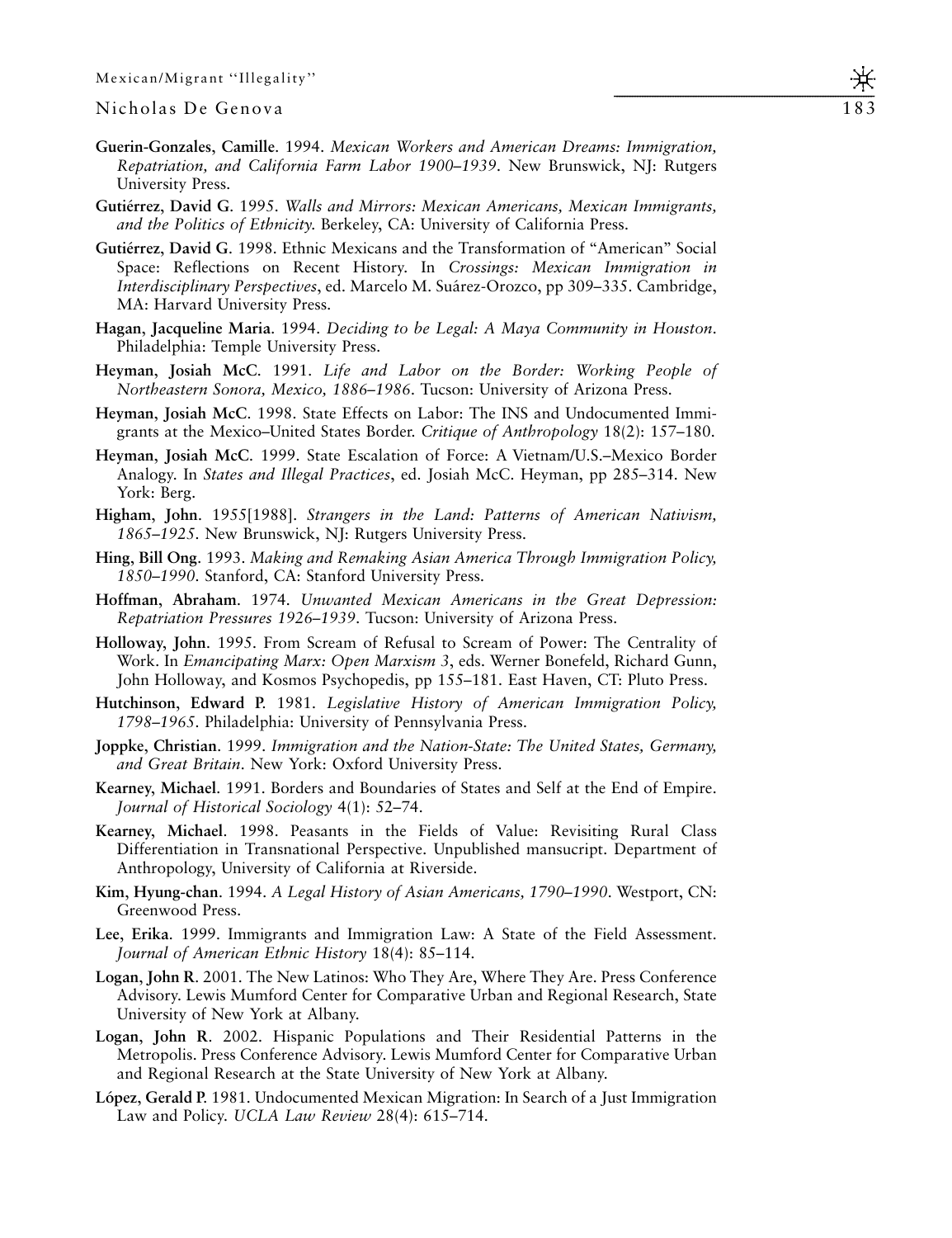- Mahler, Sarah J. 1995. American Dreaming: Immigrant Life on the Margins. Princeton, NJ: Princeton University Press.
- Martínez, Oscar J. 1994. Border People: Life and Society in the U.S.–Mexico Borderlands. Tucson: University of Arizona Press.
- Marx, Karl. 1867[1976]. Capital: A Critique of Political Economy. Volume one. New York: Penguin Books.
- Mirandé, Alfredo. 1987. Gringo Justice. Notre Dame, IN: University of Notre Dame Press.
- Nevins, Joseph. 2002. Operation Gatekeeper: The Rise of the ''Illegal Alien'' and the Making of the U.S.–Mexico Boundary. New York: Routledge.
- Ngai, Mae M. 1999. The Architecture of Race in American Immigration Law: A Reexamination of the Immigration Act of 1924. Journal of American History 86(1): 67–92.
- Ngai, Mae M. 2004. Impossible Subjects: Illegal Aliens and the Making of Modern America. Princeton, NJ: Princeton University Press.
- Nikolinakos, Marios. 1975. Notes Towards a General Theory of Migration in Late Capitalism. Race and Class 17: 5–18.
- Paral, Rob. 1997. Public Aid and Illinois Immigrants: Serving Non-Citizens in the Welfare Reform Era: A Latino Institute Report. Chicago: Illinois Immigrant Policy Project.
- Passel, Jeffrey S. 2002. New Estimates of the Undocumented Population in the United States. Migration Information Source. (May 22, 2002). Washington, DC: Migration Policy Institute.
- Pashukanis, Evgeny B. 1929[1989]. Law and Marxism: A General Theory Towards a Critique of the Fundamental Juridical Concepts. Worcester, UK: Pluto Publishing.
- Portes, Alejandro. 1978. Toward a Structural Analysis of Illegal (Undocumented) Immigration. International Migration Review 12(4): 469–484.
- Reimers, David M. 1985[1992]. Still the Golden Door: The Third World Comes to America. 2nd Edition. New York: Columbia University Press.
- Roberts, Dorothy E. 1997. Who May Give Birth to Citizens? Reproduction, Eugenics, and Immigration. In Immigrants Out! The New Nativism and the Anti-Immigrant Impulse in the United States, ed. Juan F. Perea, pp 205–219. New York: New York University Press.
- Rouse, Roger. 1992. Making Sense of Settlement: Class Transformation, Cultural Struggle, and Transnationalism among Mexican Migrants in the United States. In Towards a Transnational Perspective on Migration, eds. Nina Glick Schiller et al., pp 25–52. New York: Annals of the New York Academy of Sciences, 645.
- Salyer, Lucy E. 1995. Laws Harsh as Tigers: Chinese Immigrants and the Shaping of Modern Immigration Law. Chapel Hill, NC: University of North Carolina Press.
- Samora, Julian. 1971. Los Mojados: The Wetback Story. Notre Dame, IN: University of Notre Dame Press.
- Sánchez, George J. 1993. Becoming Mexican American: Ethnicity, Culture, and Identity in Chicano Los Angeles 1900–1945. New York: Oxford University Press.
- Simon, Jonathan. 1998. Refugees in a Carceral Age: The Rebirth of Immigration Prisons in the United States, 1976–1992. Public Culture 10(3): 577–606.
- Solbakken, Lisa C. 1997. The Anti-terrorism and Effective Death Penalty Act: Anti-Immigration Legislation Veiled in Anti-Terrorism Pretext. Brooklyn Law Review 63.